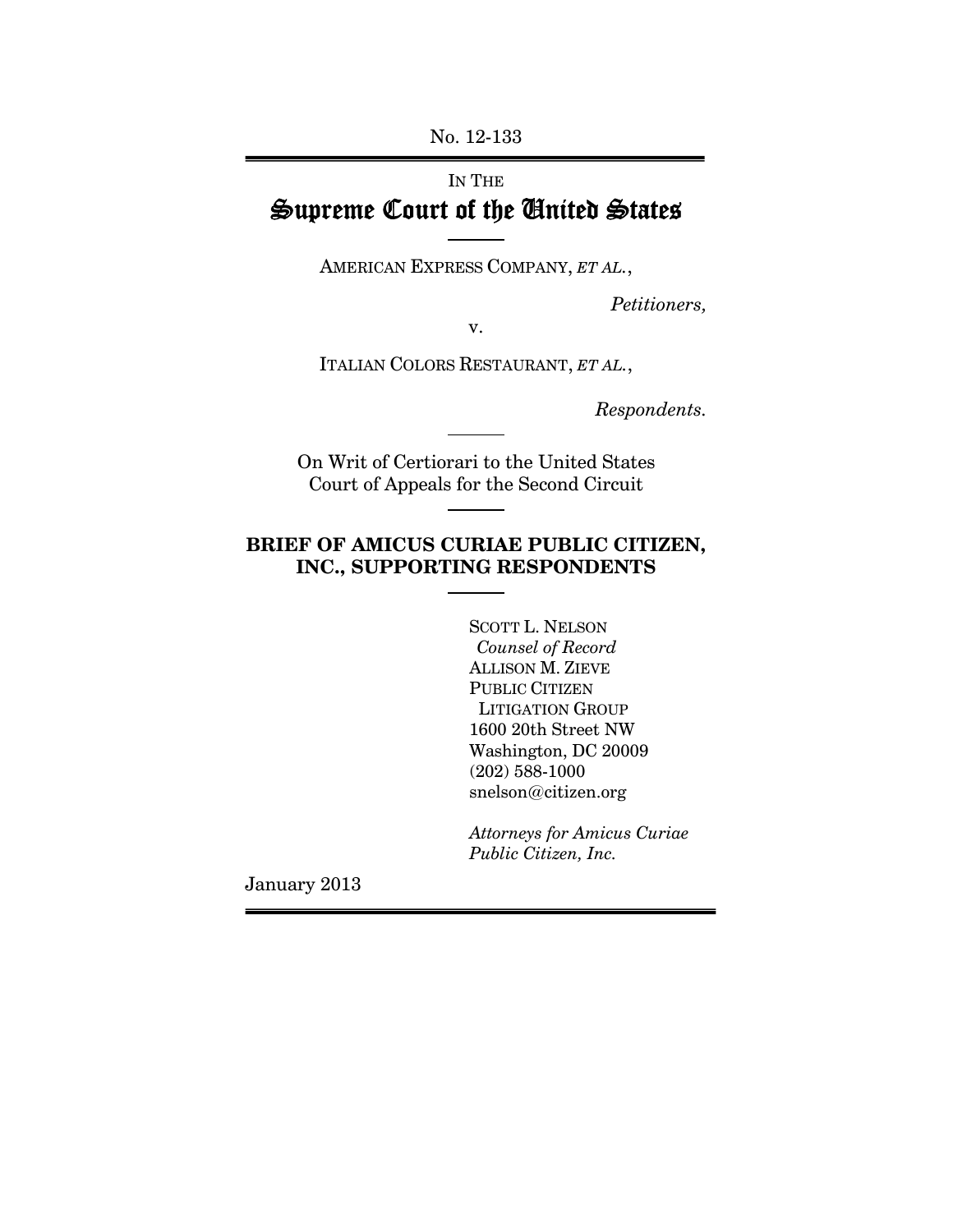## **TABLE OF CONTENTS**

| INTEREST OF AMICUS CURIAE  1                                                                                                                                                                           |  |  |  |  |  |
|--------------------------------------------------------------------------------------------------------------------------------------------------------------------------------------------------------|--|--|--|--|--|
|                                                                                                                                                                                                        |  |  |  |  |  |
|                                                                                                                                                                                                        |  |  |  |  |  |
| The FAA, by Its Own Terms, Does Not<br>L.<br>Authorize Waiver of Substantive Rights 4                                                                                                                  |  |  |  |  |  |
| II. The FAA Does Not Override Other Laws<br>Creating Substantive Rights That Are                                                                                                                       |  |  |  |  |  |
| III. Concepcion Did Not Overrule the<br>Longstanding Principles Underlying the                                                                                                                         |  |  |  |  |  |
| IV. American Express's Contention That<br>Arbitration Benefits Employees and<br>Consumers Does Not Justify Enforce-<br>ment of Arbitration Agreements That<br>Do Not Permit Vindication of Rights.  16 |  |  |  |  |  |
|                                                                                                                                                                                                        |  |  |  |  |  |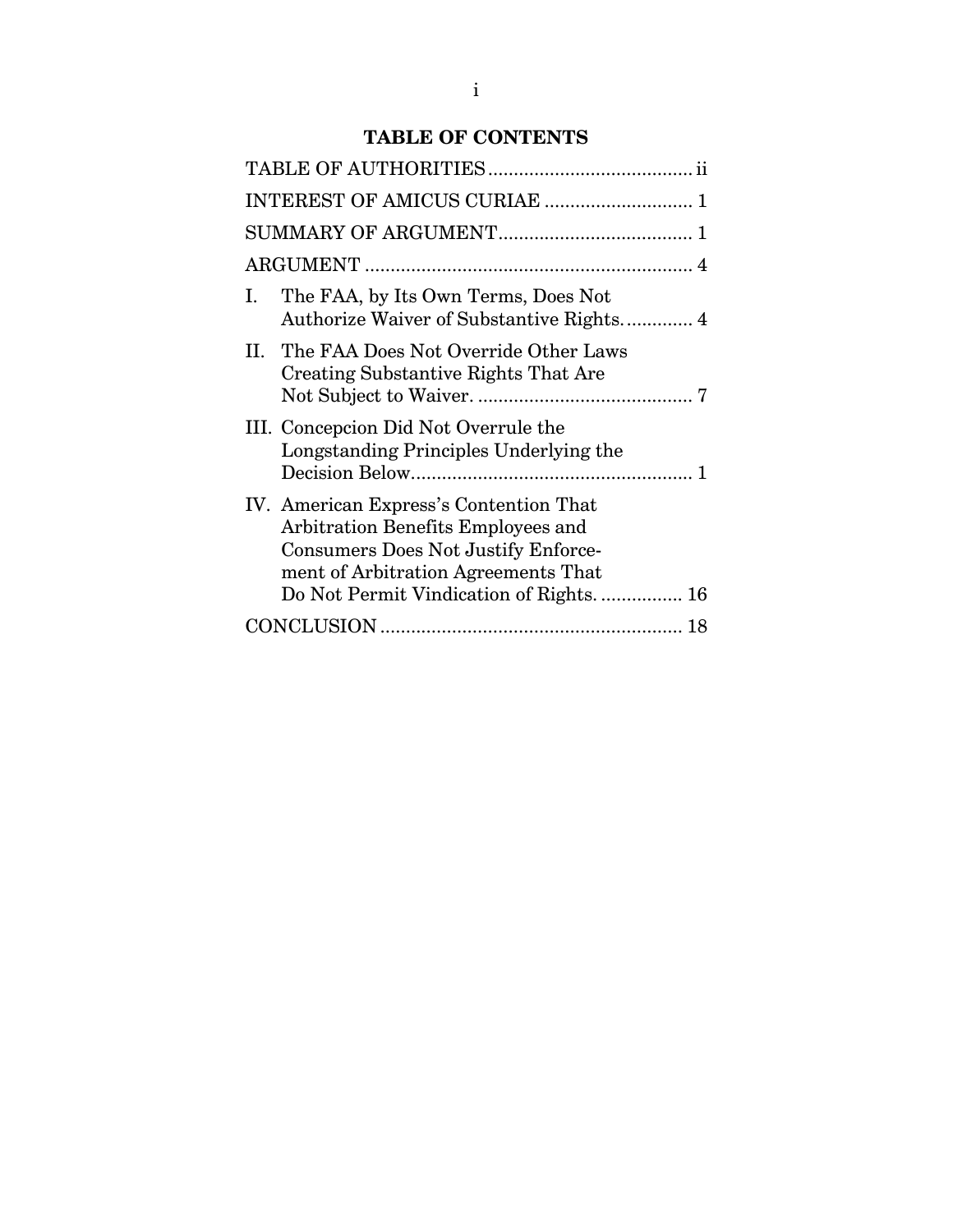## **TABLE OF AUTHORITIES**

**Cases:** 

**Page(s)** 

| 14 Penn Plaza LLC v. Pyett,                                          |
|----------------------------------------------------------------------|
| Allied-Bruce Terminix Cos. v. Dobson,                                |
| $AT\&T$ Mobility LLC v. Concepcion,                                  |
| <i>Booker v. Robert Half Intern., Inc.</i>                           |
| Circuit City Stores v. Adams,                                        |
| CompuCredit Corp. v. Greenwood,                                      |
| Coneff v. AT&T Corp.,<br>673 F.3d 1155 (9th Cir. 2012) 15            |
| Cruz v. Cingular Wireless, LLC,<br>648 F.3d 1205 (11th Cir. 2011) 14 |
| Discover Bank v. Superior Court,                                     |
| Doctor's Assocs., Inc. v. Casarotto,                                 |
| EEOC v. Waffle House, Inc.,                                          |
| Gilmer v. Interstate/Johnson Lane Corp.,                             |
| Green Tree Fin. Corp.-Alabama v. Randolph,                           |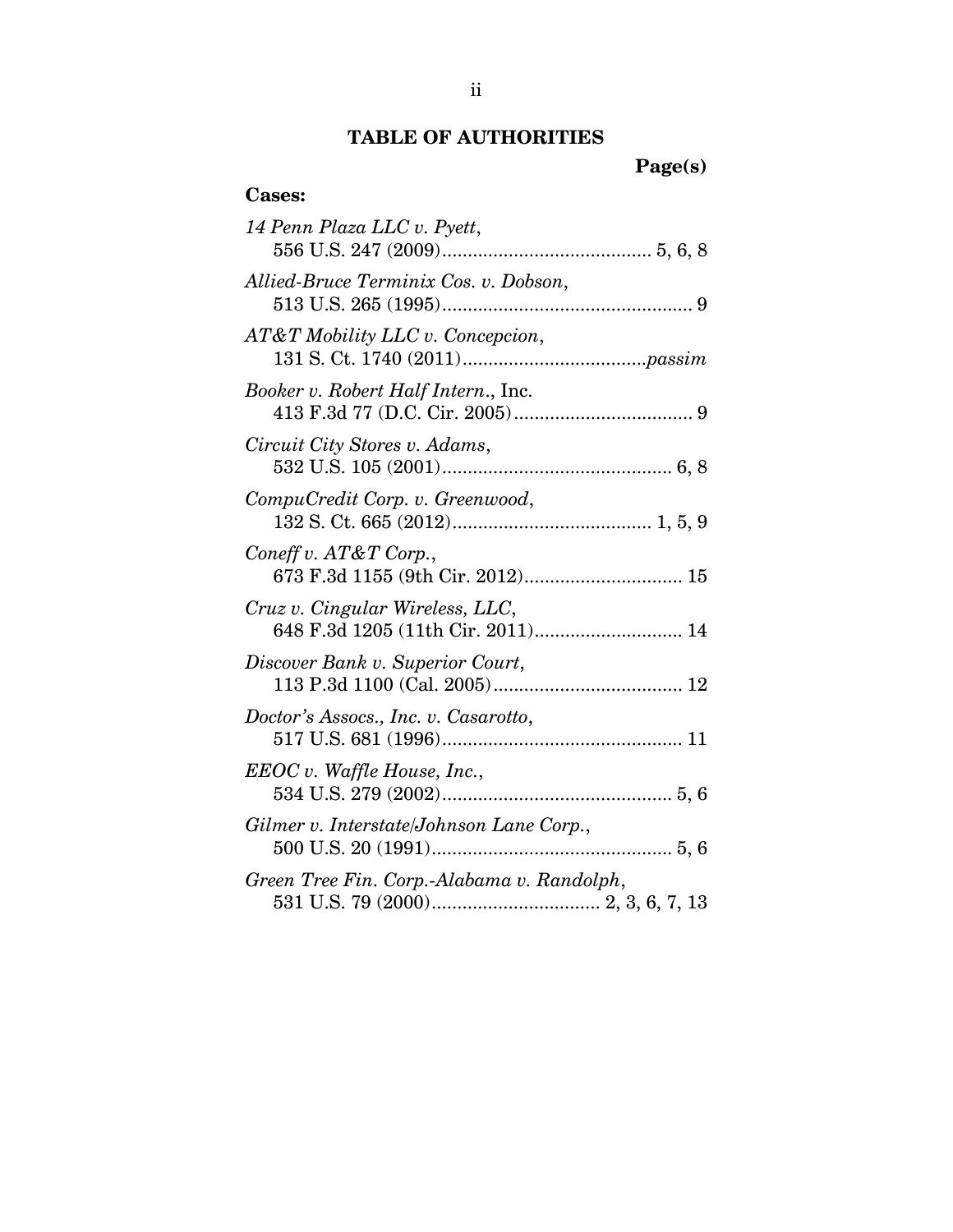| Kristian v. Comcast Corp.,                                                              |
|-----------------------------------------------------------------------------------------|
| Mitsubishi Motors Corp. v. Soler Chrysler<br>Plymouth, Inc., 473 U.S. 614 (1985) passim |
| M/S Bremen v. Zapata Off-Shore Co.,                                                     |
| Preston v. Ferrer,                                                                      |
| Radio Corp. of Am. v. Raytheon Mfg. Co.,                                                |
| Redel's Inc. v. Gen. Elec. Co.,                                                         |
| Rodriguez de Quijas v. Shearson/American Express,                                       |
| Scherk v. Alberto-Culver Co.,                                                           |
| Shearson/American Express, Inc. v. McMahon,                                             |
| Southland Corp. v. Keating,                                                             |
| Stolt-Nielsen S.A. v. AnimalFeeds Intern. Corp.,                                        |
| United Paperworkers Intern. Union v. Misco, Inc.,                                       |
| Vaden v. Discover Bank,                                                                 |
| Vimar Seguros y Reaseguros, S.A. v. M/V Sky Reefer,                                     |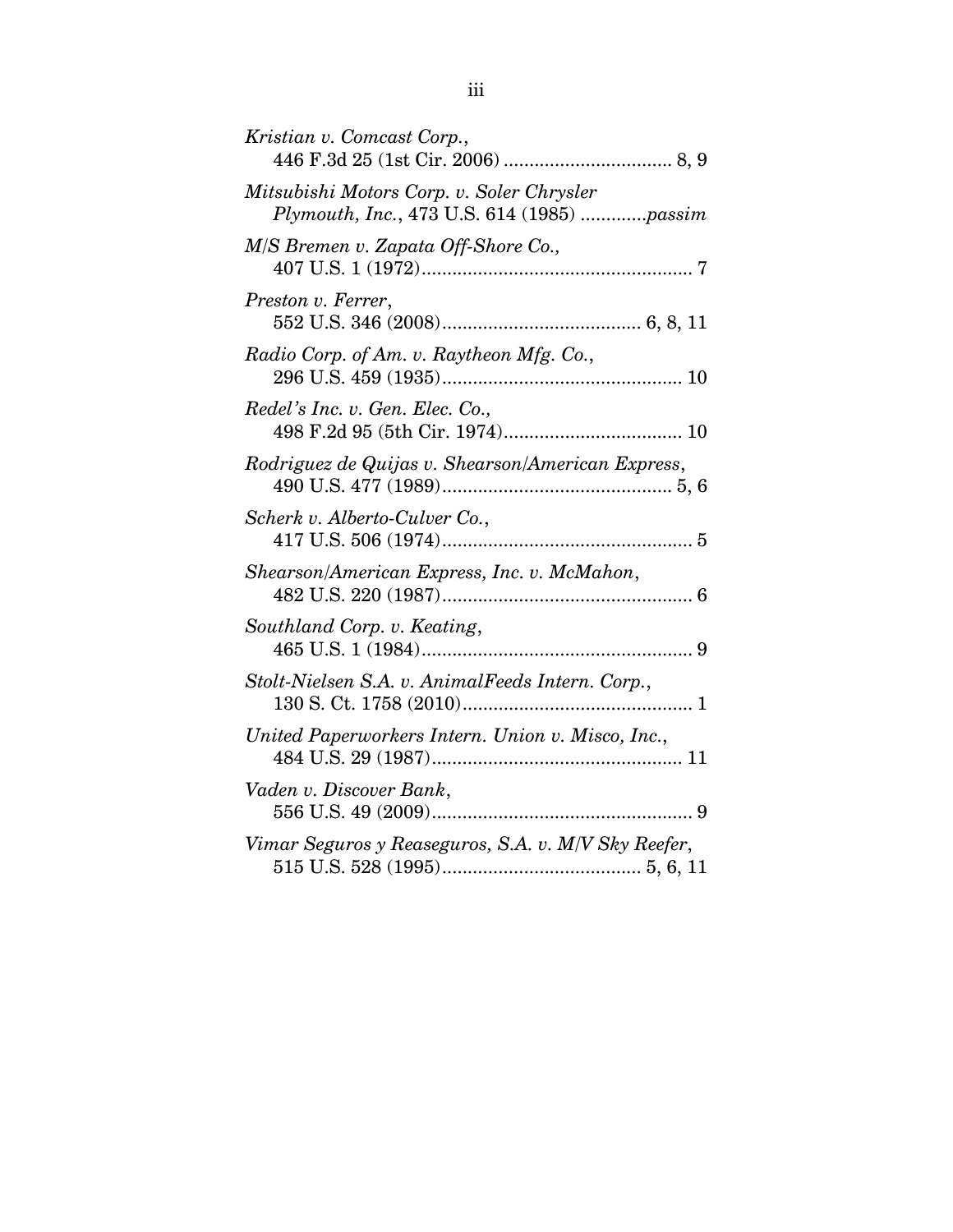# **Constitutional Provisions, Statutes, and Rules:**

|--|--|--|--|--|--|--|--|--|

# **Other:**

| Colvin, Employment Arbitration: Empirical                                                           |
|-----------------------------------------------------------------------------------------------------|
| Findings and Research Needs, Disp. Resol. J.,                                                       |
|                                                                                                     |
| Gilles & Friedman, After Class: Aggregate Litigation<br>in the Wake of AT&T Mobility v. Concepcion, |
| 79 U. Chi. L. Rev. 623 (2012)  14                                                                   |
| http://www.supremecourt.gov/qp/09-00893qp.pdf 13                                                    |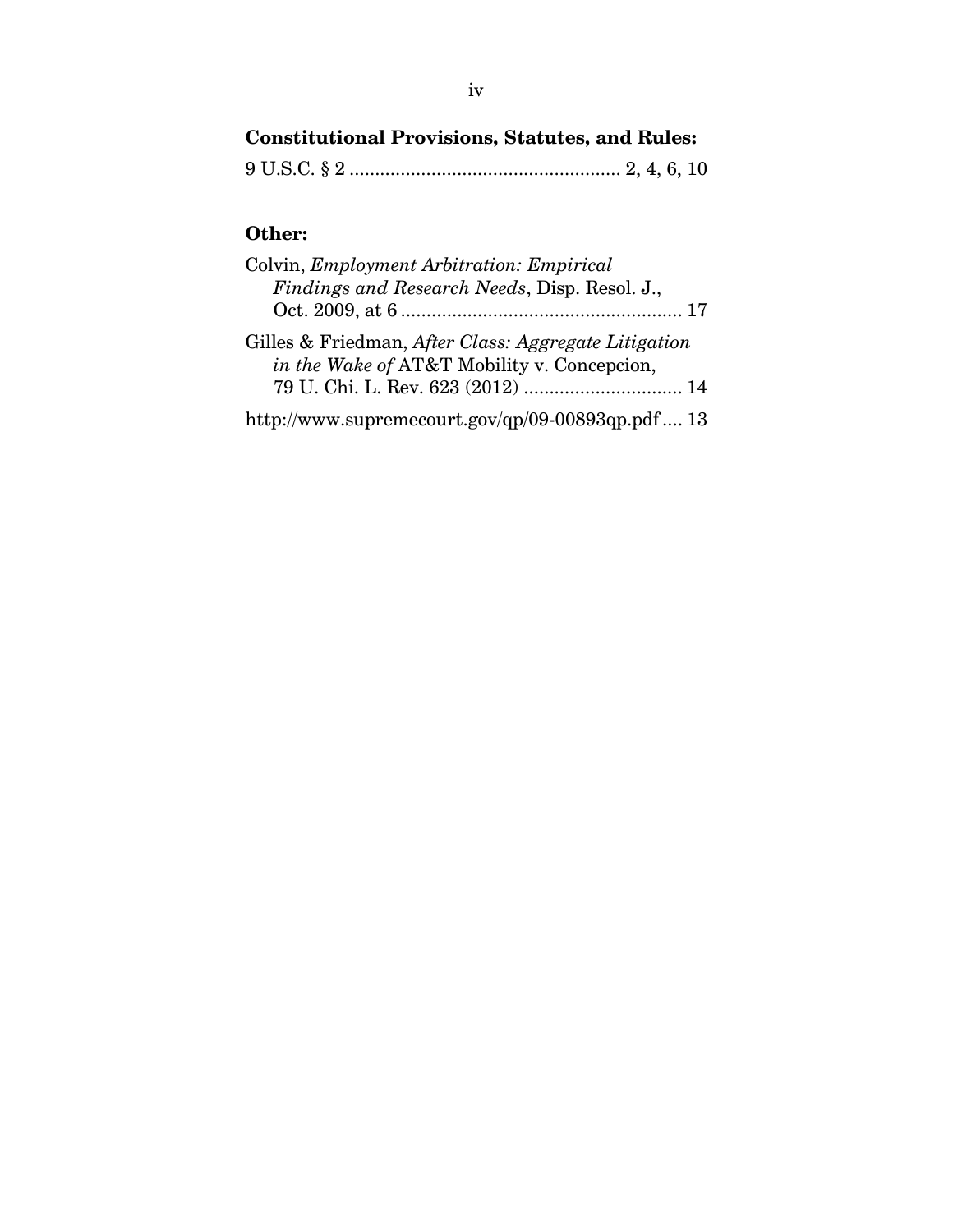#### **INTEREST OF AMICUS CURIAE1**

Public Citizen, Inc., a national consumer advocacy organization founded in 1971, appears on behalf of its members before Congress, administrative agencies, and the courts on a wide range of issues and works toward enactment and effective enforcement of laws protecting consumers, workers, and the general public. The fairness of mandatory arbitration agreements has long been a significant concern of Public Citizen, and Public Citizen attorneys have represented parties or filed amicus curiae briefs in many of this Court's cases addressing arbitration, including *CompuCredit Corp. v. Greenwood*, 132 S. Ct. 665 (2012), *AT&T Mobility LLC v. Concepcion*, 131 S. Ct. 1740 (2011), and *Stolt-Nielsen S.A. v. AnimalFeeds International Corp.*, 130 S. Ct. 1758 (2010). Public Citizen is particularly concerned to ensure that enforcement of arbitration agreements in accordance with this Court's decisions does not undermine the substantive rights of litigants, and that concern lies at the heart of this case.

#### **SUMMARY OF ARGUMENT**

Can an arbitration agreement be enforced when plaintiffs who have federal antitrust claims that could viably be pursued in court prove that it will be impossible for them to present those claims in individual arbitration under the agreement? That is the question posed by this case. If this Court means what it has re-

<sup>–––––––––––––––––––––––– 1</sup> Pursuant to Rule 37.6 of this Court, amicus curiae states that this brief was not written in whole or in part by counsel for a party and that no one other than amicus curiae made a monetary contribution to the preparation or submission of this brief. Letters from both parties consenting to all amicus briefs are on file with the Clerk.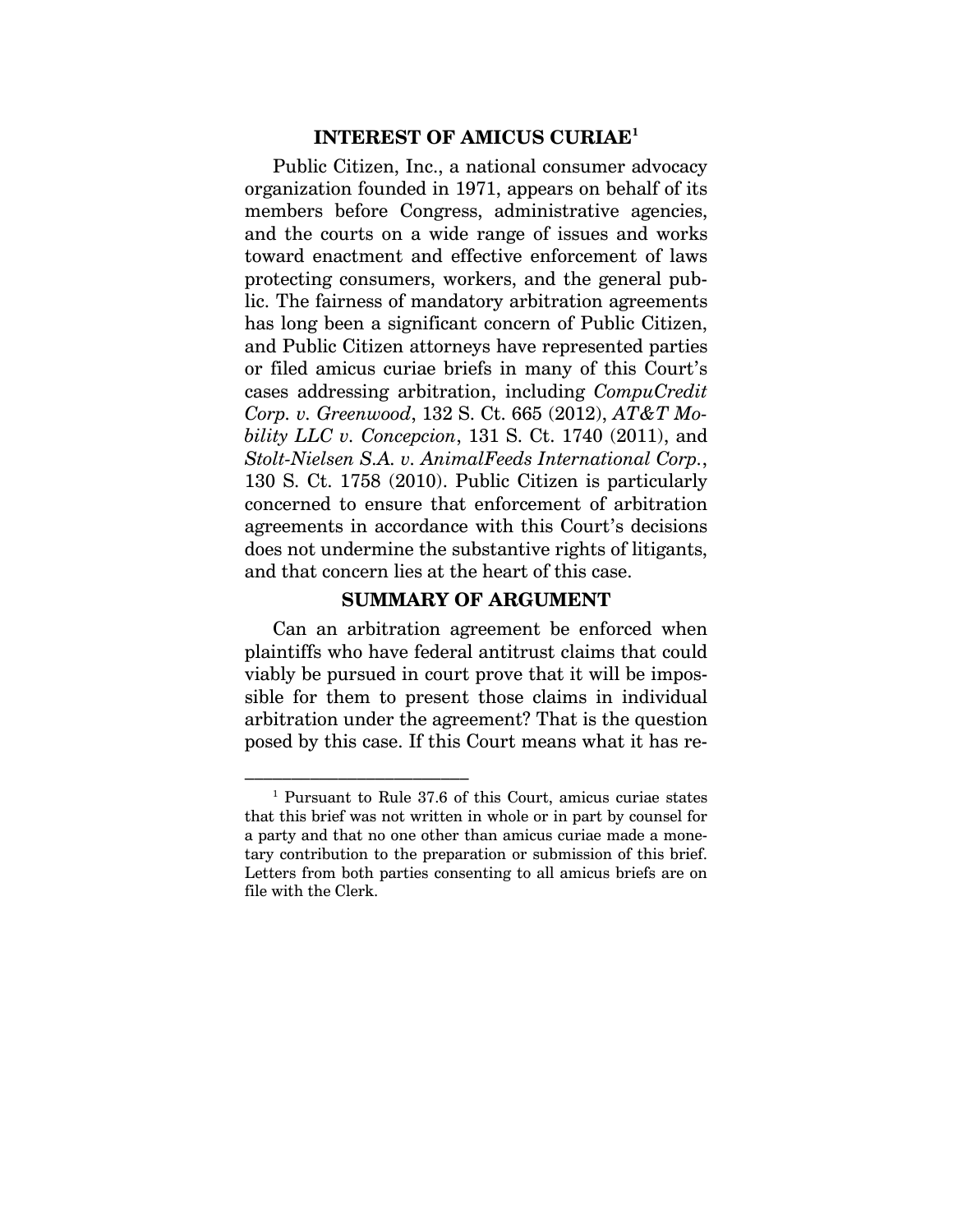peatedly said in its decisions under the Federal Arbitration Act (FAA)—that arbitration agreements are enforceable if they permit the effective vindication of statutory rights—then the answer to that question must be no.

The Second Circuit's decision declining to enforce the arbitration agreement at issue in this case is firmly grounded in a principle incorporated in the text and judicial construction of the FAA: Arbitration agreements are choices of forum that do not strip parties of otherwise nonwaivable rights. The FAA provides that agreements to resolve claims through arbitration are enforceable to the same extent as other contracts. 9 U.S.C. § 2. Nothing in the FAA, however, says that agreements to *waive* claims are enforceable. After all, such agreements are the opposite of agreements to arbitrate: They are agreements not to arbitrate (or litigate) at all. Thus, this Court, beginning in its seminal opinion *Mitsubishi Motors Corp. v. Soler Chrysler Plymouth, Inc.*, 473 U.S. 614 (1985), has said over and over again that an arbitration agreement, to be enforceable, must preserve plaintiffs' substantive rights under federal statutes.

Moreover, the Court has repeatedly stated that an agreement that does not expressly waive a substantive claim but imposes conditions that effectively make it impossible for a plaintiff to assert that claim is as improper as an agreement that purports to nullify statutory rights expressly. That is, arbitration must permit "effective vindication" of statutory rights. *Id*. at 637. Thus, this Court has recognized that arbitration clauses imposing onerous fees that would make it impossible to assert federal statutory claims would be unenforceable. *See Green Tree Fin. Corp.-Alabama v.*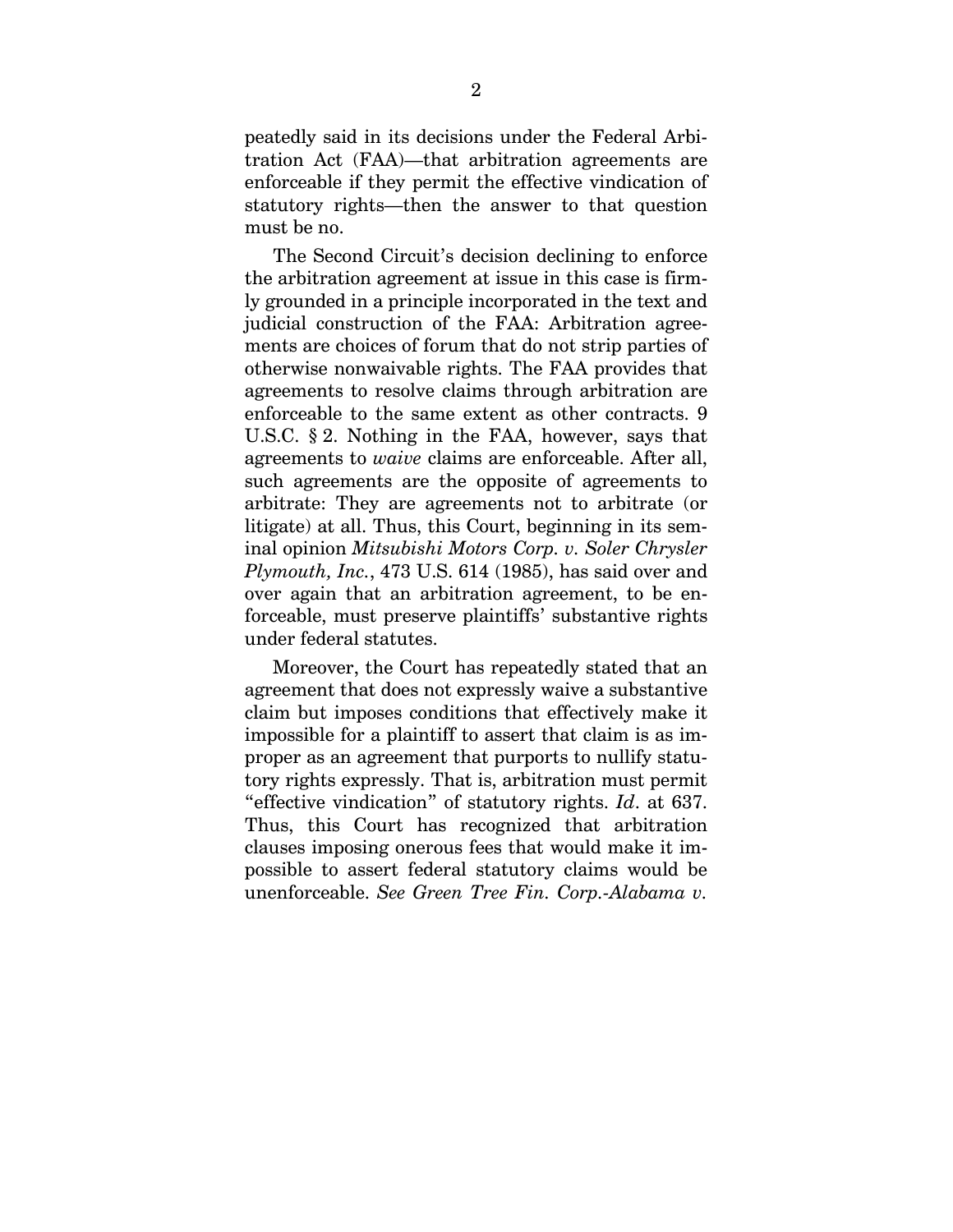*Randolph*, 531 U.S. 79 (2000). Such agreements fall outside the FAA because they are not agreements to resolve disputes by arbitration, but agreements to prevent the resolution of disputes by any means.

For this reason, the FAA does not conflict with, but in fact reinforces, other legal doctrines that preclude enforcement of waivers of substantive rights. In this case, for example, enforcing a waiver of respondents' entitlement to challenge American Express's allegedly unlawful tying arrangement under the antitrust laws would violate the public policies incorporated in those laws. That result would also run squarely against this Court's repeated insistence that arbitration clauses must permit effective vindication of statutory rights.

Moreover, enforcing an arbitration agreement that prevents the vindication of substantive rights is by no means compelled by the result in *AT&T Mobility v. Concepcion*, 131 S. Ct. 1740, where the question decided by the Court was whether a class action ban in an arbitration clause is enforceable when a class action is *not* necessary to vindicate the plaintiff's rights. Nothing in *Concepcion* requires displacement of doctrines that ensure that arbitration agreements preserve substantive rights.

In the face of respondents' demonstration that the arbitration agreement does not permit effective vindication of their rights, American Express invokes what it perceives as the benefits that arbitration may offer claimants in other types of cases—in particular, employment and consumer cases. But whatever the merits of American Express's controversial assertions that arbitration benefits litigants generally, those assertions do nothing to answer the evidence showing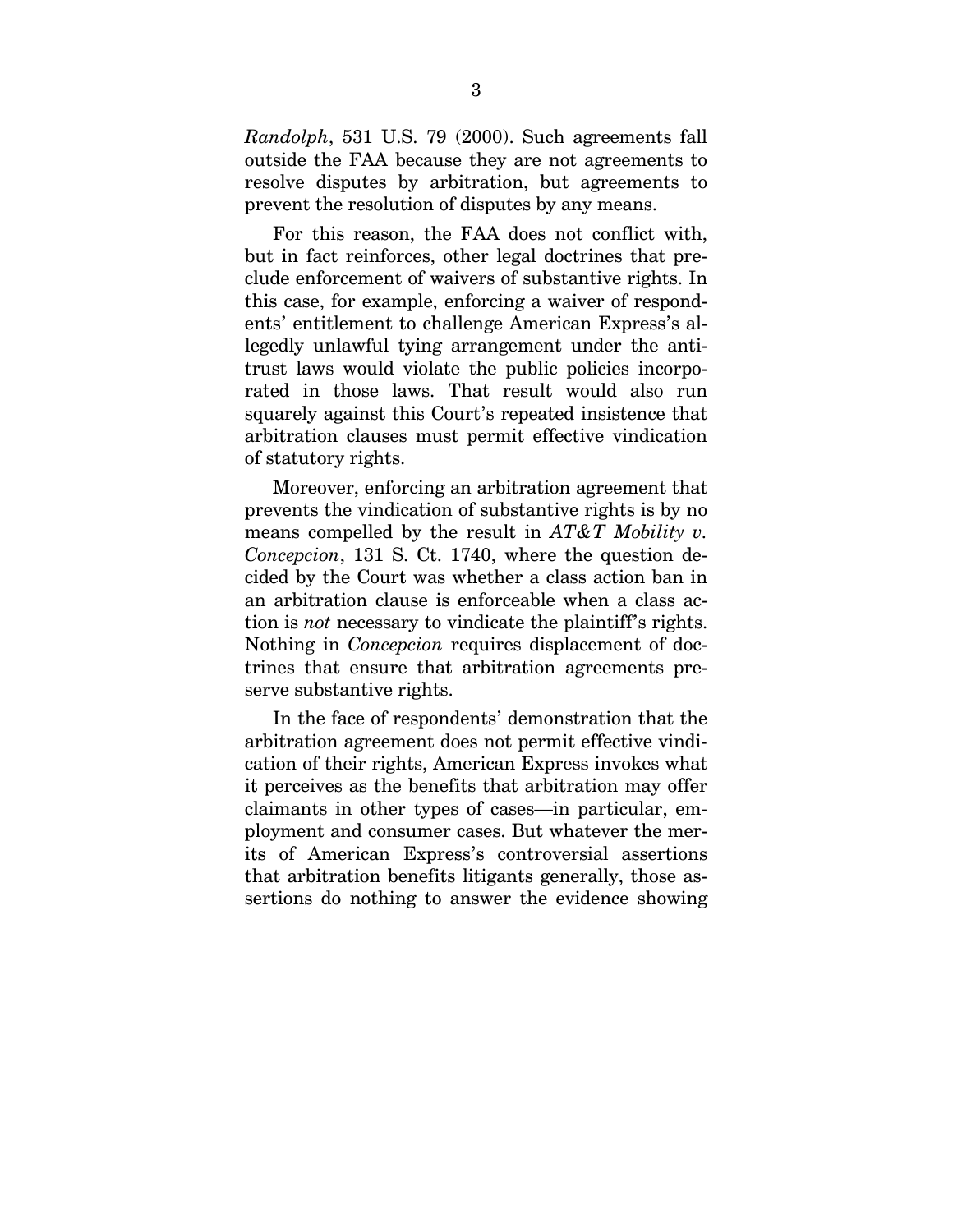that requiring arbitration on the facts of this case would amount to enforcing an invalid waiver of substantive rights. Declining to enforce an arbitration agreement in the narrow circumstances where plaintiffs demonstrate that it would deprive them of their substantive claims will not detract from any benefits that arbitration may offer in other cases.

This Court has never held that an arbitration agreement can be enforced when its procedures demonstrably make it impossible to assert a nonwaivable federal statutory claim. A holding that an arbitration clause banning class actions is unenforceable when plaintiffs prove that it prevents vindication of their rights will not undermine the FAA's goals—to make arbitration available as a means of resolving disputes. It will fulfill those goals by permitting arbitration only when it in fact serves its function of allowing the resolution of disputes. Barring assertion of substantive claims in the guise of requiring them to be arbitrated is no part of the FAA's purpose.

#### **ARGUMENT**

#### **I. The FAA, by Its Own Terms, Does Not Authorize Waiver of Substantive Rights.**

The plain language of the FAA makes agreements to *arbitrate* claims enforceable, not agreements to *waive* claims. Section 2 of the FAA provides that "[a] written provision in any ... contract evidencing a transaction involving commerce to *settle by arbitration a controversy* thereafter arising out of such contract or transaction, or the refusal to perform the whole or any part thereof …, shall be valid, irrevocable, and enforceable, save upon such grounds as exist at law or in equity for the revocation of any contract." 9 U.S.C. § 2 (emphasis added). As its language indicates, the FAA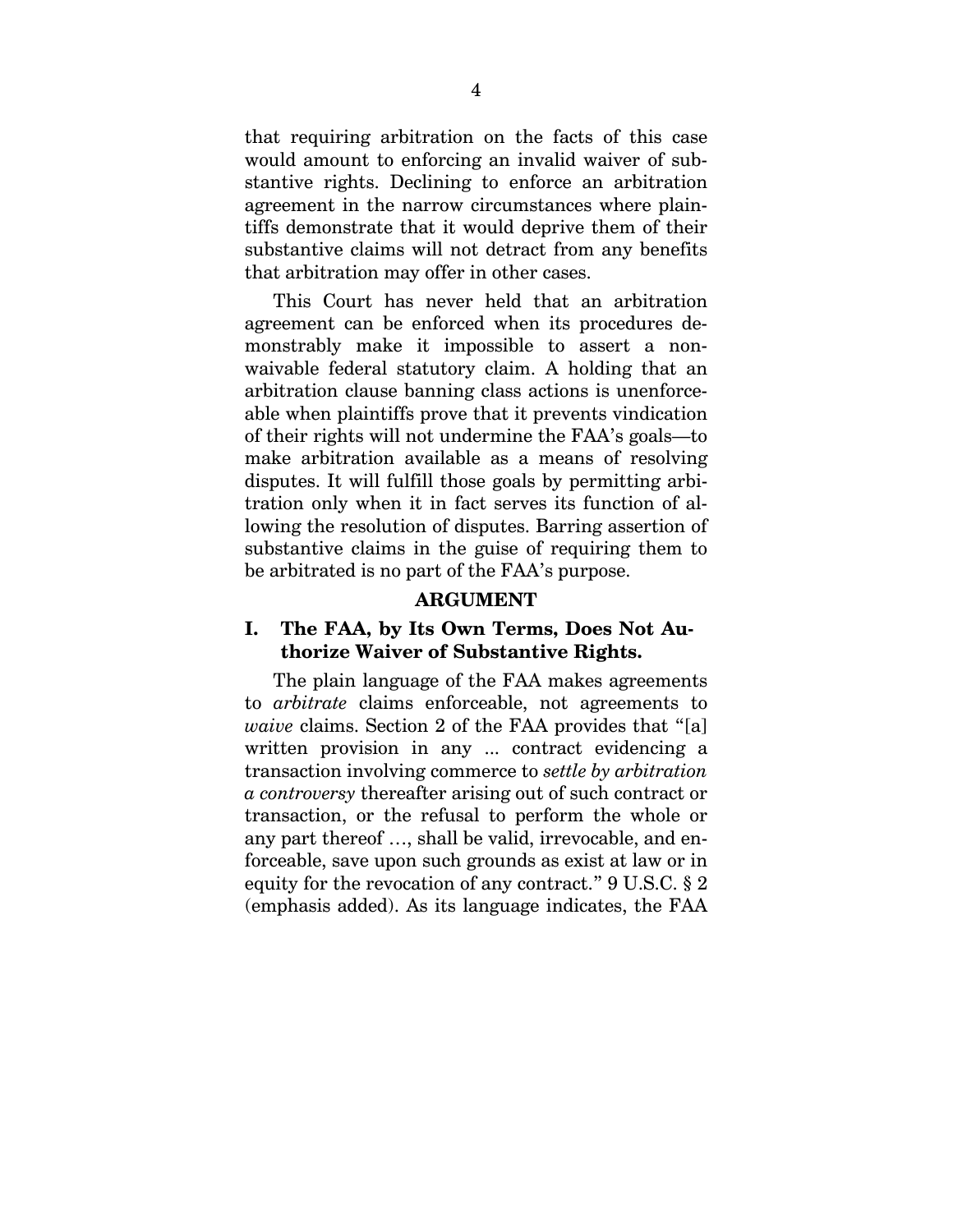requires enforcement of agreements to *resolve disputes* by arbitration, not agreements that *foreclose* assertion and resolution of claims.

Consistent with this language, this Court has characterized the FAA as authorizing a *choice of forum* for resolving disputes, not as a mechanism for preventing assertion of claims. In *Scherk v. Alberto-Culver Co.*, 417 U.S. 506 (1974), for example, the Court, in enforcing an agreement to arbitrate federal securities claims, described arbitration agreements as "a specialized kind of forum-selection clause." *Id.* at 519. The Court has repeated its characterization of arbitration agreements under the FAA as "forumselection" or "choice-of-forum" clauses regularly in the decades since *Scherk. See*, *e.g.*, *CompuCredit*, 132 S. Ct. at 671 (2012); *14 Penn Plaza LLC v. Pyett*, 556 U.S. 247, 269 (2009); *EEOC v. Waffle House, Inc.*, 534 U.S. 279, 295 & n.10 (2002); *Vimar Seguros y Reaseguros, S.A. v. M/V Sky Reefer*, 515 U.S. 528, 534 (1995); *Gilmer v. Interstate/Johnson Lane Corp.*, 500 U.S. 20, 29 (1991); *Rodriguez de Quijas v. Shearson/American Express*, 490 U.S. 477, 483 (1989); *Mitsubishi*, 473 U.S. at 629-31.

A forum-selection clause determines *where* a claim will be decided, not *whether* it may be pursued. Thus, this Court has emphasized that under the FAA an arbitration agreement *"only* determines the choice of forum." *Waffle House,* 534 U.S. at 295 n.10 (emphasis added). As the Court explained in *Mitsubishi,* "[b]y agreeing to arbitrate a statutory claim, a party does not forgo the substantive rights afforded by the statute; it only submits to their resolution in an arbitral, rather than a judicial, forum." 473 U.S. at 628. The Court has repeated these words from *Mitsubishi* no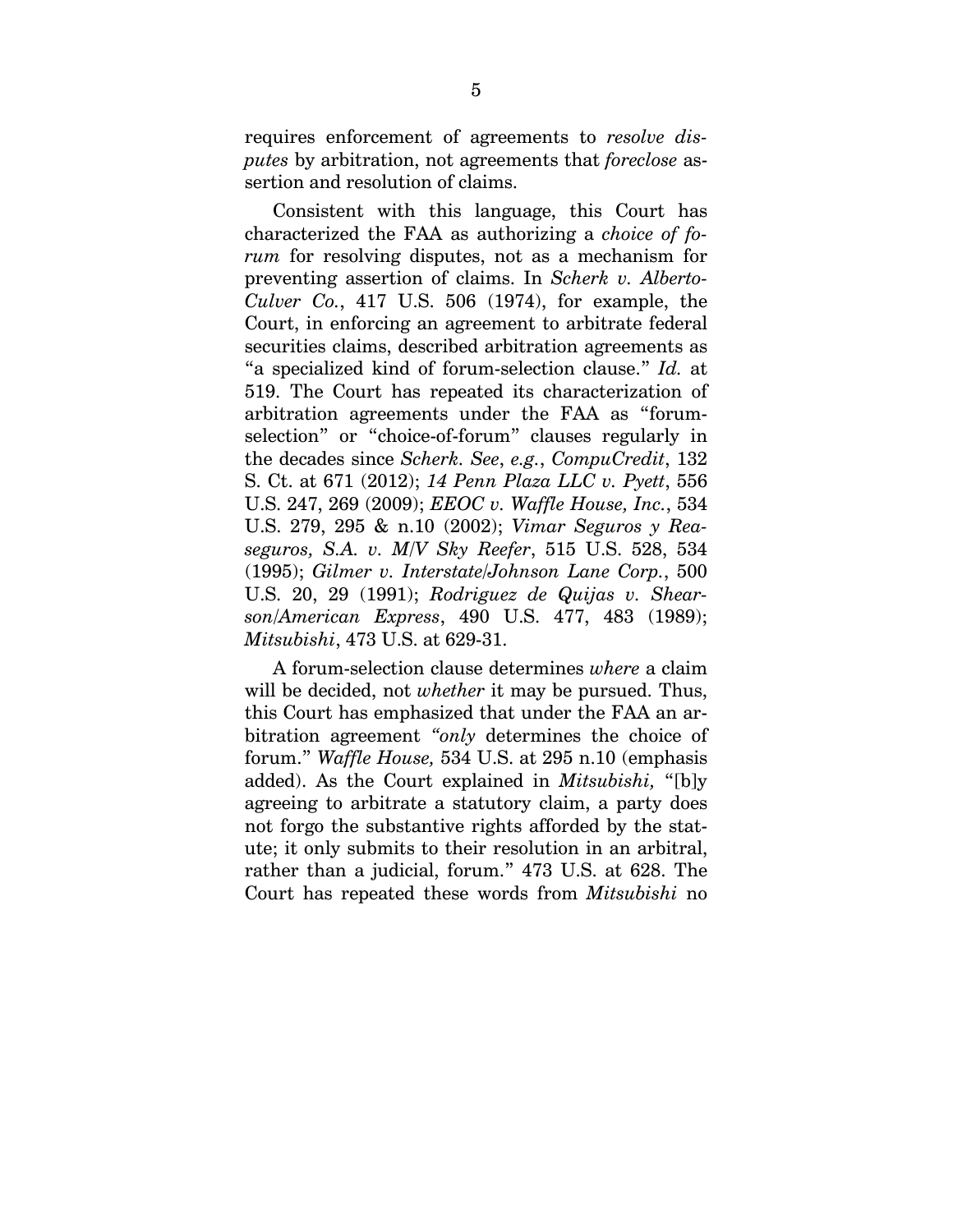fewer than seven times in subsequent cases. *Pyett,* 556 U.S. at 266; *Preston v. Ferrer*, 552 U.S. 346, 359 (2008); *Waffle House,* 534 U.S. at 295 n.10; *Circuit City Stores v. Adams*, 532 U.S. 105, 123 (2001); *Gilmer,* 500 U.S. at 26; *Rodriguez de Quijas,* 490 U.S. at 481; *Shearson/American Express, Inc. v. McMahon*, 482 U.S. 220, 229-30 (1987).

Not only does the FAA not *require* enforcement of agreements that deprive parties of substantive rights in the guise of arbitration; it *prohibits* their enforcement. *Mitsubishi* stated that if an arbitration agreement "operated ... as a prospective waiver of a party's right to pursue statutory remedies for antitrust violations, we would have little hesitation in condemning the agreement as against public policy." 473 U.S. at 637 n.19; *accord Vimar Seguros,* 515 U.S. at 540. Thus, *Mitsubishi* announced that the FAA requires arbitration of claims only "so long as the prospective litigant effectively may vindicate its statutory cause of action in the arbitral forum ...." 437 U.S. at 637. Again, the Court has reiterated these words in subsequent decisions. *See Green Tree*, 531 U.S. at 90; *Gilmer,* 500 U.S. at 28; *McMahon,* 482 U.S. at 240.

The principle that an arbitration agreement must permit effective vindication of substantive rights is no mere invention by the Court: It flows directly from the language of FAA section 2, which makes agreements to settle controversies by arbitration enforceable. An agreement that *precludes* arbitration of a particular type of claim is not an agreement to settle a dispute by arbitration. The FAA authorizes parties to determine the forum for resolving claims; it is not a source of authority for agreements waiving claims.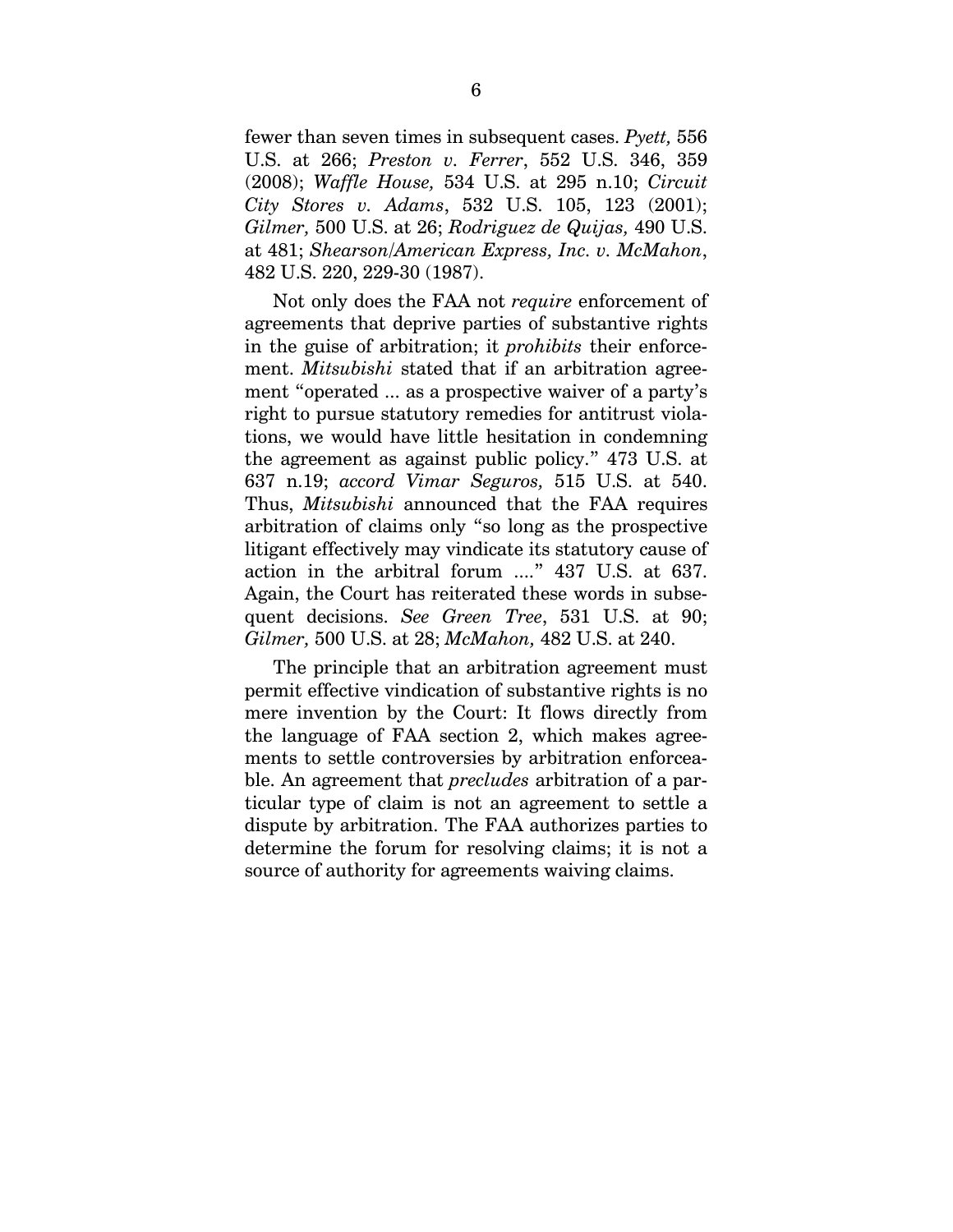Moreover, the effective-vindication principle forbids not only direct waivers of rights but also agreements imposing procedural impediments preventing effective vindication of rights. Thus, an arbitration agreement, like other forum-selection provisions, is unenforceable if "proceedings 'in the contractual forum will be so gravely difficult and inconvenient that [the resisting party] will for all practical purposes be deprived of his day in court.'" *Mitsubishi*, 473 U.S. at 632 (quoting *M/S Bremen v. Zapata Off-Shore Co.,* 407 U.S. 1, 18 (1972)). The Court recognized this consequence in *Green Tree,* where it considered a plaintiff's claim that excessive arbitration fees prevented her from vindicating rights under the Truth in Lending Act. Quoting *Mitsubishi*, *Green Tree* reiterated that an arbitration agreement must permit effective vindication of statutory rights, 531 U.S. at 90, and acknowledged that excessive costs could prevent a party from effectively vindicating rights "in the arbitral forum." *Id.* The Court held that the plaintiff in *Green Tree* had not demonstrated prohibitive costs, but that actual proof of such costs *would* invalidate an arbitration agreement. *Id.* at 92.

### **II. The FAA Does Not Override Other Laws Creating Substantive Rights That Are Not Subject to Waiver.**

Because an arbitration clause imposing terms requiring a party to forgo substantive rights or preventing effective vindication of rights exceeds what the FAA requires courts to enforce, the FAA does not conflict with or displace other sources of law that make particular substantive claims nonwaivable. Rather, such laws are fully consistent with the FAA and, indeed, implement the FAA's own policy.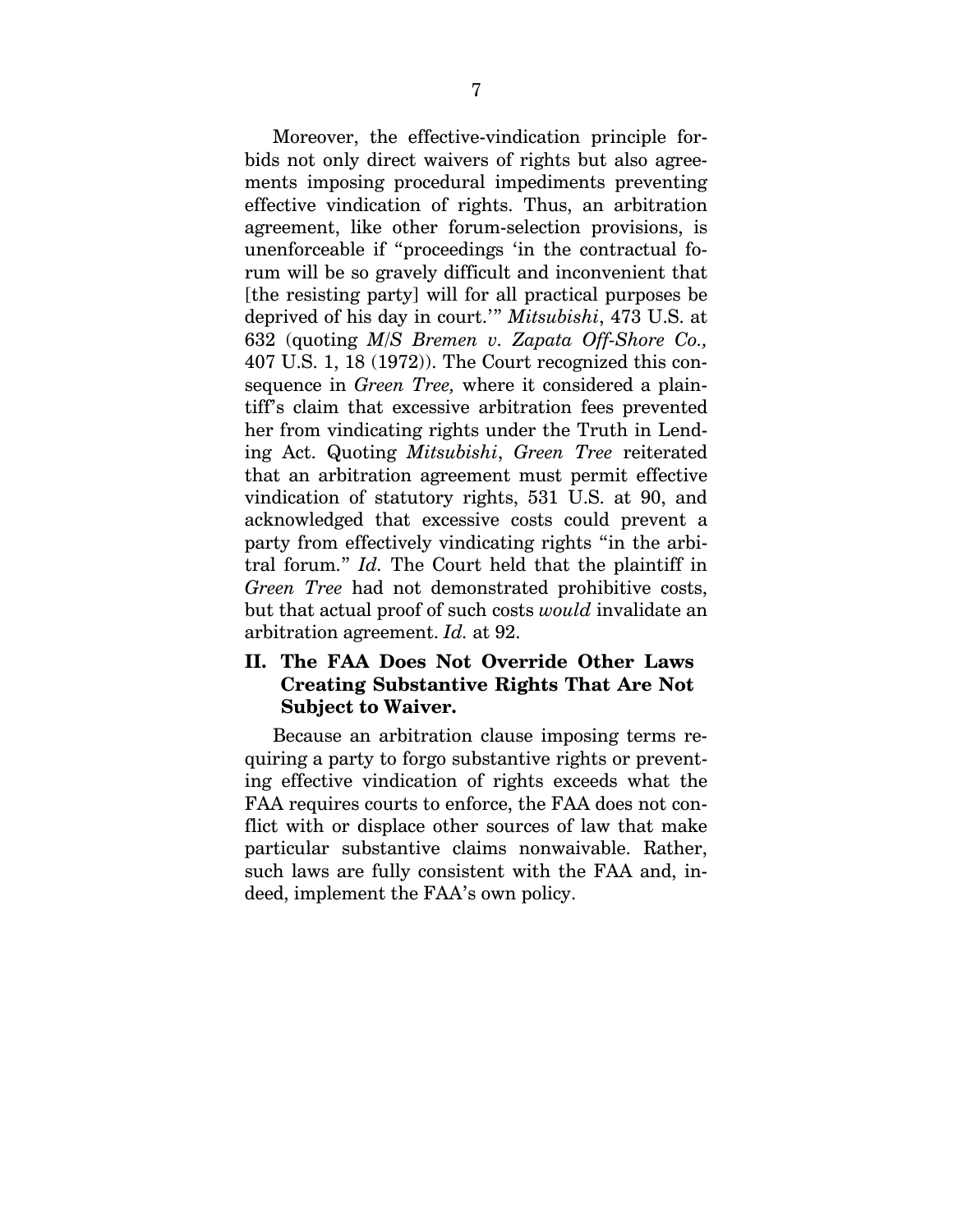Put another way, the *Mitsubishi* non-waiver principle and its corollary that arbitration agreements must permit effective vindication of rights is "part of the body of federal substantive law of arbitration," *Kristian v. Comcast Corp.*, 446 F.3d 25, 63 (1st Cir. 2006), and, therefore, corresponding legal doctrines prohibiting waiver of claims do not conflict with the FAA. Any suggestion that it would violate the FAA to apply *Mitsubishi's* non-waiver principle to the claims at issue here "confuse[s] an agreement to arbitrate" which is protected by the FAA—"with a prospective waiver of the statutory right"—which the FAA does not authorize. *Pyett,* 566 U.S. at 265.

Because this case concerns only whether the effective-vindication principle applies to claims under federal law, the Court need not address its potential application to state-law claims, an issue that has not received adversary briefing in this case. *See* Resp. Br. 50. We note, however, that because the FAA does not authorize agreements waiving claims, as opposed to agreements to arbitrate them, the FAA does not conflict with, and hence should not preempt, state laws that prevent enforcement of agreements that effectively waive state-law claims. Thus, both this Court and other federal courts have recognized the applicability of *Mitsubishi*'s non-waiver principle to state-law  ${\rm right} {\rm s}.^2$ 

 $^2$  See Preston v. Ferrer, 552 U.S. at 359 (stating, in a case involving claims under California law, that "[b]y agreeing to arbitrate a statutory claim, a party does not forgo the substantive rights afforded by the statute; it only submits to their resolution in an arbitral ... forum" and that a party to an arbitration agreement "relinquishes no substantive rights ... California law may accord him"); *see also Circuit City,* 532 U.S. at 123 (quoting (*Footnote continued*)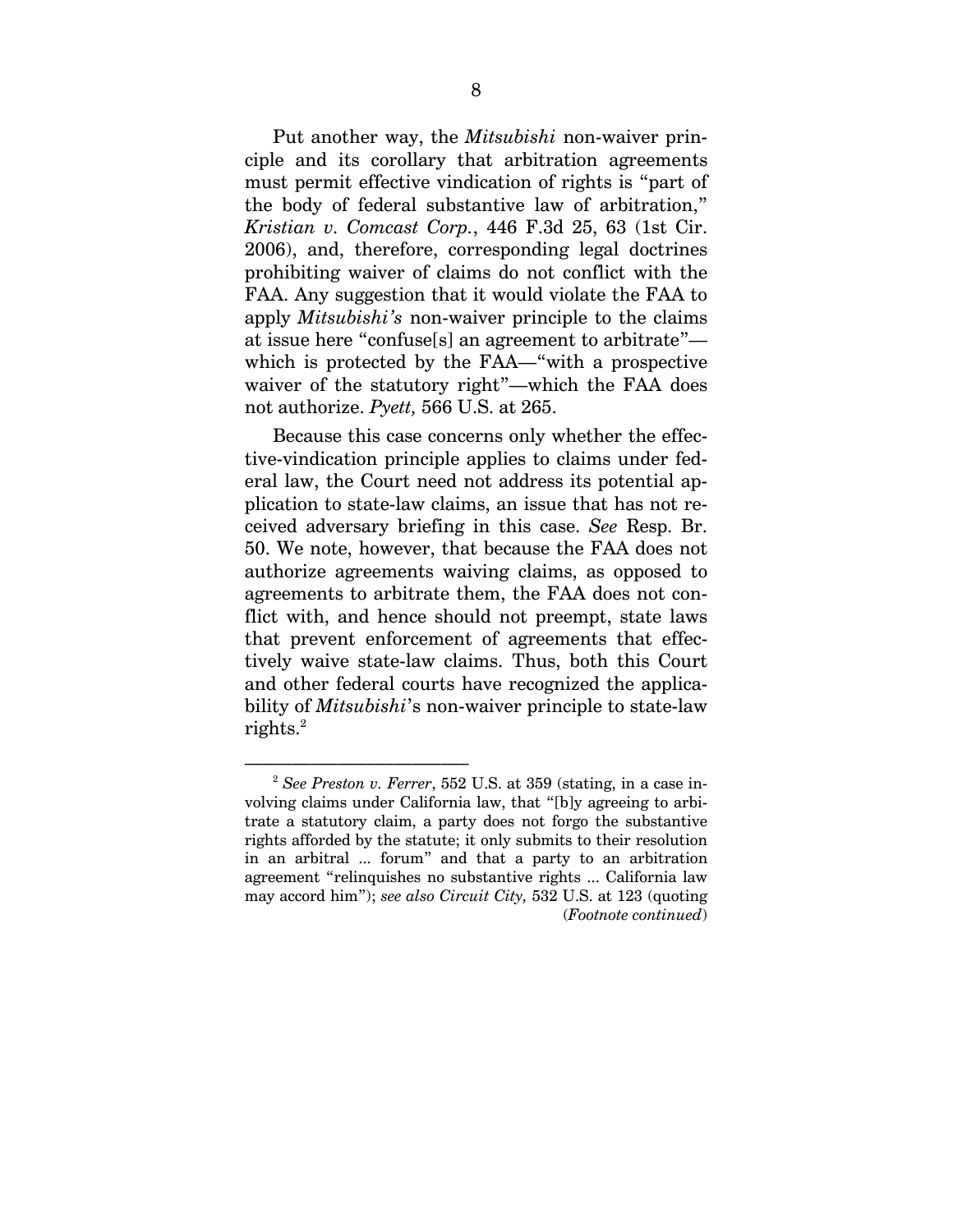Of course, this Court has held that the FAA displaces *conflicting* state law under the Supremacy Clause. *Vaden v. Discover Bank*, 556 U.S. 49, 58-59 (2009); *Allied-Bruce Terminix Cos. v. Dobson*, 513 U.S. 265, 271-272 (1995); *Southland Corp. v. Keating*, 465 U.S. 1, 10 (1984). Only Congress can *override* the FAA by legislation making it inapplicable to claims otherwise within its scope. *See CompuCredit,* 132 S. Ct. at 669. But state laws precluding enforcement of agreements that prevent effective vindication of substantive rights are fully consistent with the FAA.

However that question may be resolved, there is no dispute that, as a matter of *federal* antitrust law, the substantive claims at issue here may not be waived by the very agreements containing the allegedly unlawful tying provisions. Indeed, American Express itself does not contend that the antitrust laws would permit a company whose contracts contained an unlawful tying provision to insulate that provision from challenge by adding another provision waiving any claim that the contract violated the antitrust laws.

In *Mitsubishi*, this Court recognized that an agreement purporting to waive substantive rights under the antitrust laws would be unenforceable. 473

––––––––––––––––––––––––

*Mitsubishi's* statement that parties to arbitration do not forgo substantive rights in a case involving state-law claims); *Kristian*, 446 F.3d at 29 (holding that arbitration provisions are unenforceable if they "prevent the vindication of statutory rights under *state* and federal law") (emphasis added); *Booker v. Robert Half Intern., Inc.*, 413 F.3d 77, 79 (D.C. Cir. 2005) (holding that an arbitration agreement may not require a party to "forgo substantive rights" under local law of the District of Columbia) (Roberts, J.).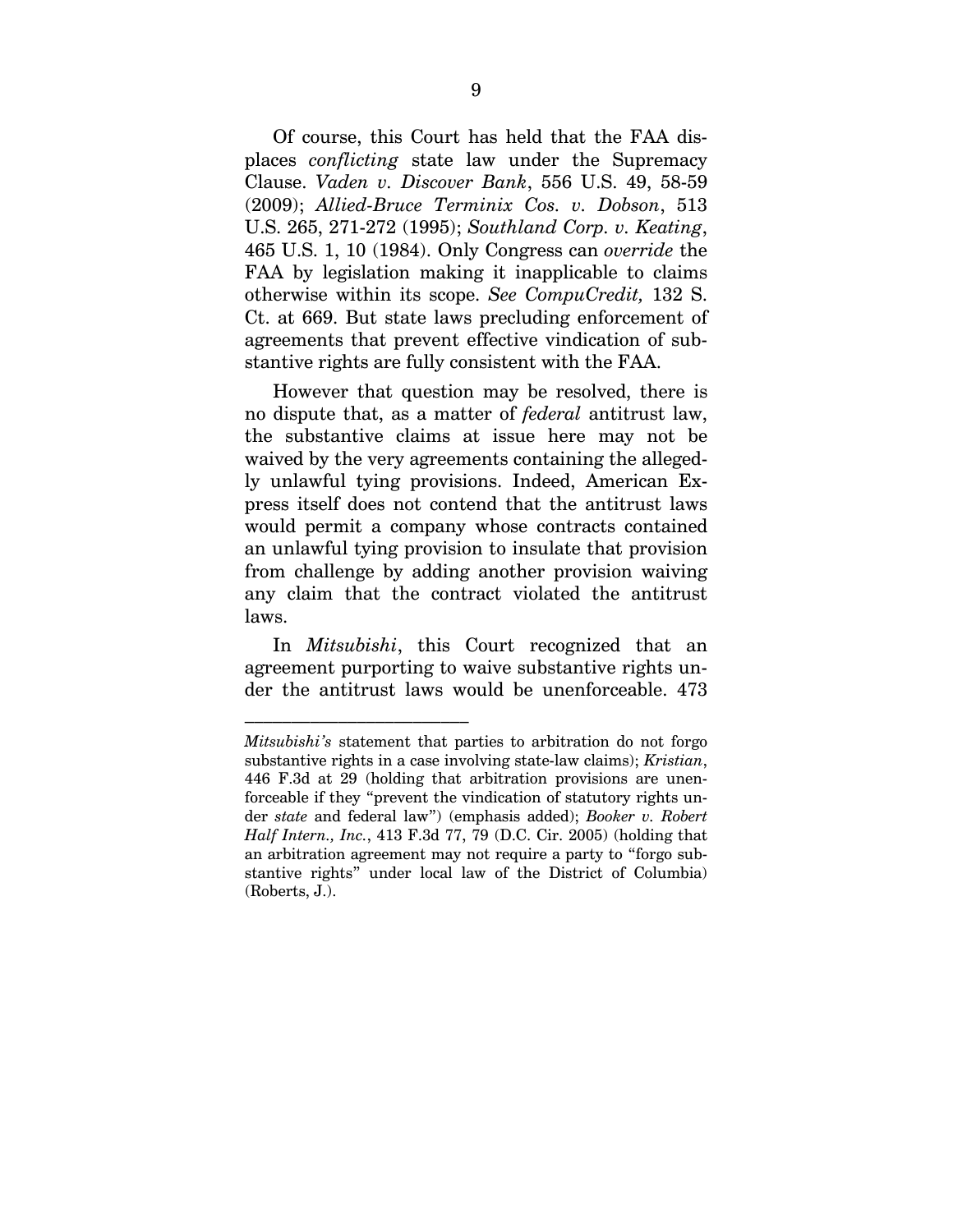U.S. at 637 & n.19. Indeed, it would defeat the purpose of the antitrust laws—to protect consumers and competitors against the exploitation of market power—if a company could use the very market power the antitrust laws are aimed at to require its customers to agree to waive the protection of those laws. *See*, *e.g.*, *Radio Corp. of Am. v. Raytheon Mfg. Co.*, 296 U.S. 459, 462 (1935) (stating that a purported release of antitrust claims is unenforceable "when it is so much a part of an illegal transaction as to be void in its inception"); *Redel's Inc. v. Gen. Elec. Co.,* 498 F.2d 95, 100-01 (5th Cir. 1974) (holding that a release is invalid if "the release itself was an integral part of a scheme to violate the antitrust laws").

In other words, American Express may not exploit market power to require merchants not only to take its credit cards, but also to waive any antitrust tying claims, as the price of accepting its charge cards. But enforcing the arbitration clause in the circumstances of this case would allow American Express to do just that. Nothing in the FAA allows American Express to obtain indirectly what it cannot obtain directly immunity against antitrust treble damages actions merely by requiring its customers to agree to arbitration proceedings that make antitrust claims impossible when they agree to the allegedly illegal tying arrangement.

This conclusion is reinforced by the "savings clause" of FAA section 2, which provides that arbitration agreements are enforceable "save upon such grounds as exist at law or in equity for the revocation of any contract." 9 U.S.C. § 2. This Court has recognized that one such longstanding ground for not enforcing a contract is the public policy against waivers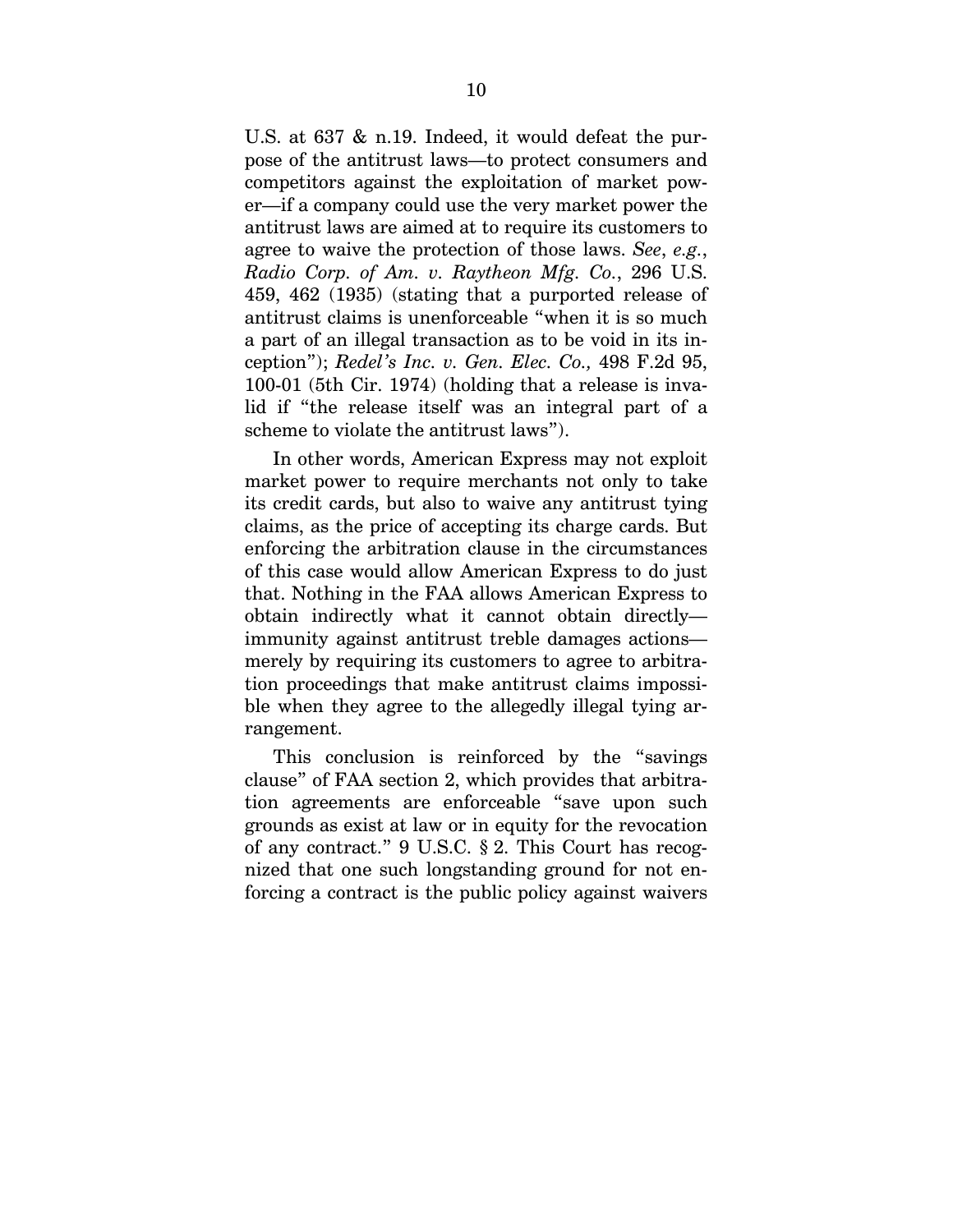of statutorily protected rights. *Mitsubishi*, 473 U.S. at 637 n.19; *accord Vimar Seguros*, 515 U.S. at 540; *see also United Paperworkers Intern. Union v. Misco, Inc.*, 484 U.S. 29, 42 (1987) (describing the "general doctrine, rooted in the common law, that a court may refuse to enforce contracts that violate law or public policy").

This contract-law principle falls within the FAA's savings clause because it applies equally to arbitration agreements and other contracts: It does not "take its meaning precisely from the fact that a contract to arbitrate is at issue," but is a "generally applicable contract defense[]." *Doctor's Assocs., Inc. v. Casarotto*, 517 U.S. 681, 685, 687 (1996). Nor does it "stand as an obstacle to the accomplishment of the FAA's objectives." *Concepcion,* 131 S. Ct. at 1748. Rather, the non-waiver principle prevents arbitration only in the limited set of cases where arbitrating would amount to a waiver of substantive rights, and the FAA's objectives do *not* include requiring a party to relinquish any "substantive right ... [the] law may afford him." *Preston v. Ferrer,* 552 U.S. at 359.

## **III.** *Concepcion* **Did Not Overrule the Longstanding Principles Underlying the Decision Below.**

*Concepcion* does not require this Court to reconsider its repeated recognition that the FAA does not authorize agreements waiving substantive rights. *Concepcion* leaves unaltered the Court's repeated holdings that the FAA neither requires nor allows enforcement of arbitration agreements waiving substantive statutory rights or preventing effective vindication of rights—holdings that necessarily mean the FAA does not conflict with other federal laws serving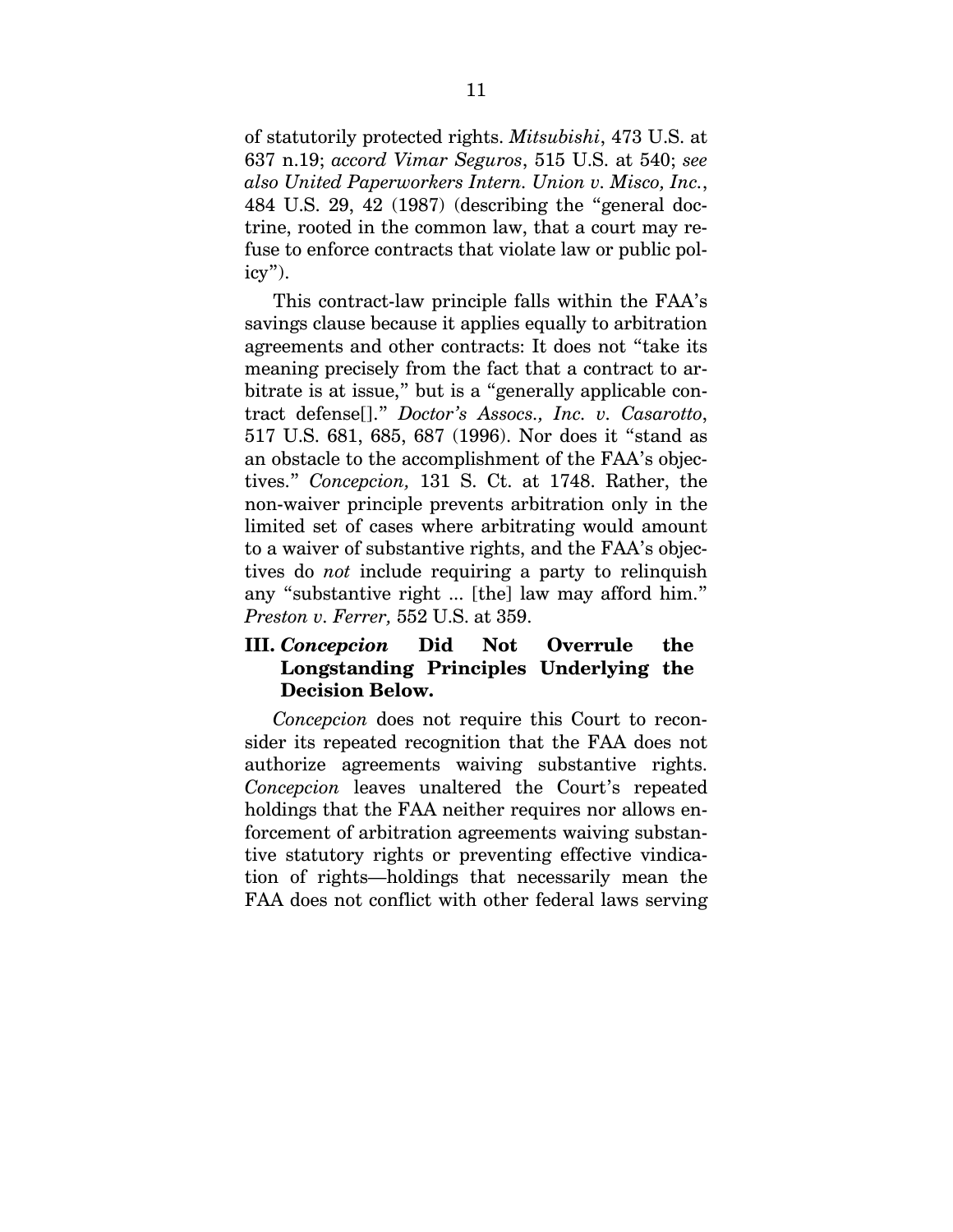exactly those same interests. Moreover, the reasons for *Concepcion'*s abrogation of the California Supreme Court ruling in *Discover Bank v. Superior Court*, 113 P.3d 1100 (2005), are inapplicable here*.* 

*Concepcion* held that the FAA preempted the *Discover Bank* rule because that rule "interferes with arbitration." 131 S. Ct. at 1750. In *Discover Bank,* the California Supreme Court held that a class-action ban was unconscionable "when the waiver is found in a consumer contract of adhesion in a setting in which disputes between the contracting parties predictably involve small amounts of damages, and when it is alleged that the party with the superior bargaining power has carried out a scheme to deliberately cheat large numbers of consumers out of individually small sums of money." 113 P.3d at 1110. *Concepcion* concluded that *Discover Bank* "classif[ied] most collective-arbitration waivers in consumer contracts as unconscionable," 131 S. Ct. at 1746, because its "malleable and toothless" requirements had "no limiting effect," as virtually all consumer contracts are adhesion contracts, most consumer disputes involve relatively small sums, and merely alleging a scheme affecting many consumers sufficed to invoke the rule. *Id.* at 1750. *Discover Bank* thus "allow[ed] any party to a consumer arbitration to demand [classwide arbitration] *ex post"* as a condition on enforcement of an arbitration agreement. *Id.* By allowing consumers in most cases to avoid arbitration altogether unless classwide arbitration were offered, *Discover Bank* "interfere[d] with fundamental attributes of arbitration and thus create[d] a scheme inconsistent with the FAA." *Id.* at 1748.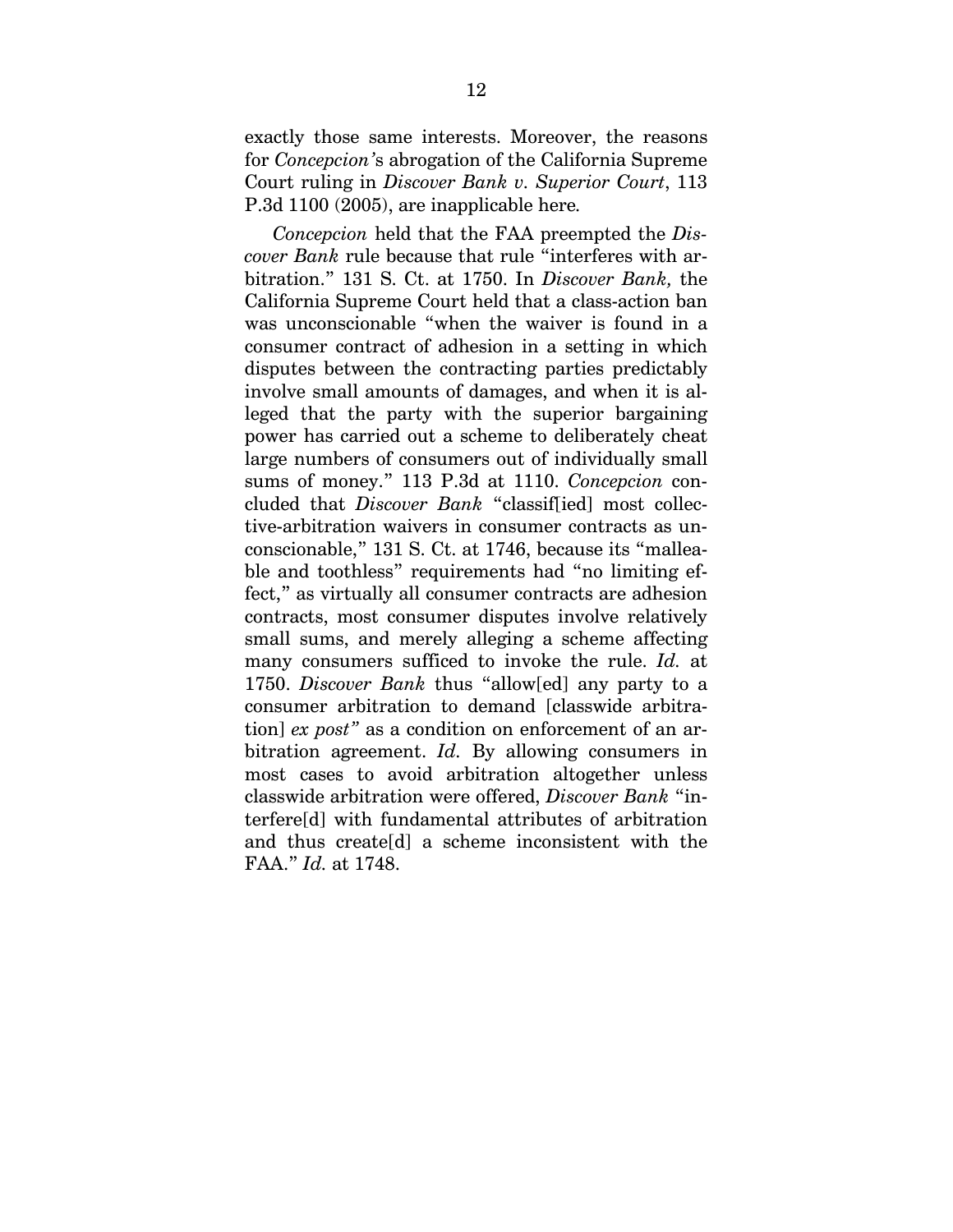Nothing in *Concepcion,* however, validated arbitration clauses that purport to waive otherwise nonwaivable statutory rights. The Court did not question its many decisions from *Mitsubishi* onward holding that arbitration agreements are not waivers of substantive claims and must permit effective vindication of rights. Nor did the Court cite, let alone overturn, *Green Tree's* recognition that proof that an arbitration agreement prevents vindication of a party's rights would avoid its enforcement under the FAA.

Indeed, the question presented in *Concepcion*  made clear that the validity of arbitration clauses that prevent vindication of rights was not before the Court:

Whether the Federal Arbitration Act preempts States from conditioning the enforcement of an arbitration agreement on the availability of particular procedures—here, class-wide arbitration—*when those procedures are not necessary to ensure that the parties to the arbitration agreement are able to vindicate their claims.* 

http://www.supremecourt.gov/qp/09-00893qp.pdf (emphasis added).

Consistent with the question presented, *Concepcion* emphasized that under AT&T's arbitration agreement, the plaintiffs' claim "was most unlikely to go unresolved" because the agreement contained provisions that "provide[d] incentive for the individual prosecution of meritorious claims that are not immediately settled" and "essentially guarantee[d]" the plaintiffs would be "made whole." 131 S. Ct. at 1753. Indeed, the Court concluded that the plaintiffs actually "were better off under their arbitration agreement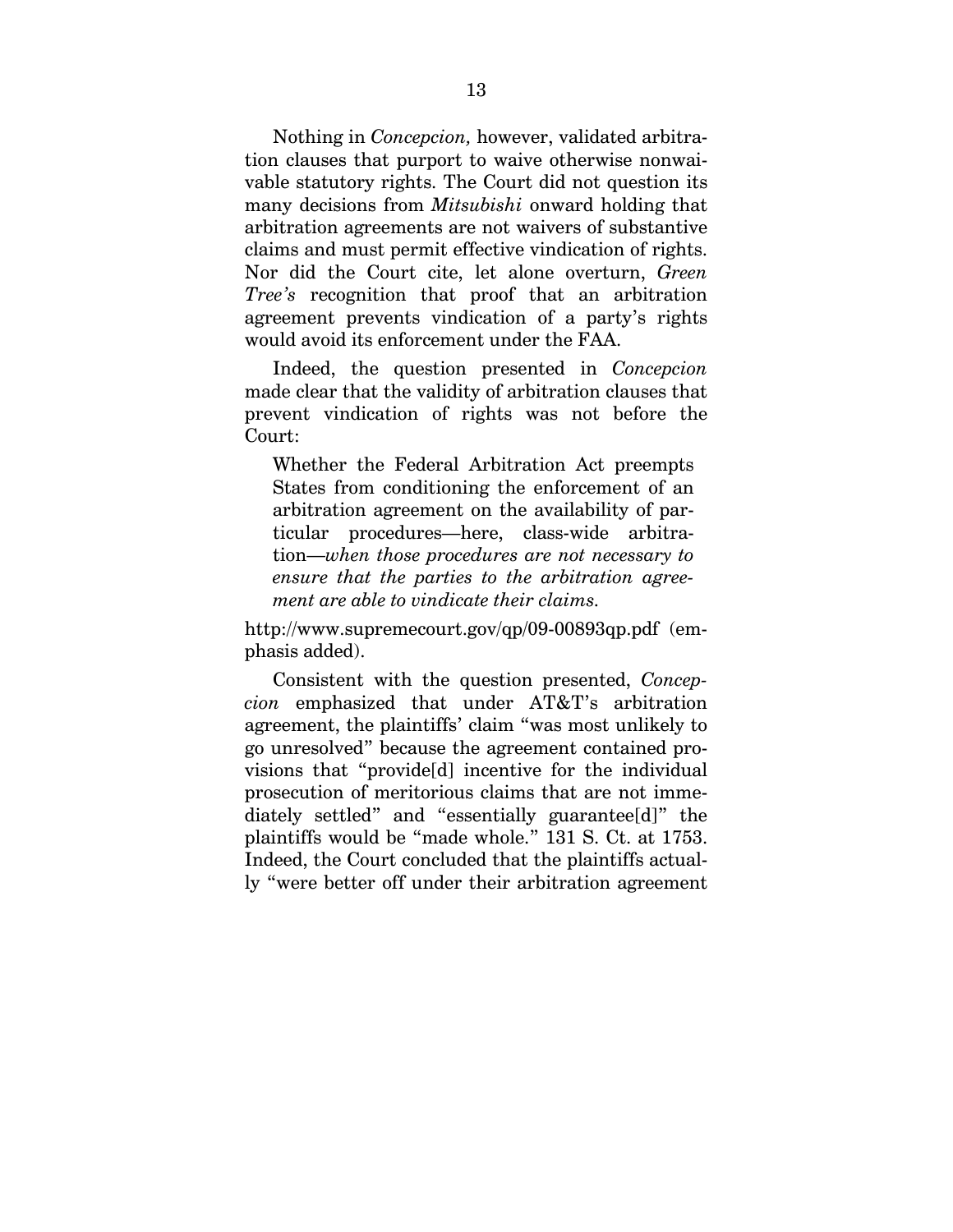... than they would have been as participants in a class action." *Id.*

*Concepcion* thus did not address whether an arbitration clause is enforceable when its ban on class proceedings and its lack of other provisions for costsharing or cost-shifting demonstrably *prevent* vindication of nonwaivable statutory rights. Rather, *Concepcion* held that the FAA preempts a rule prohibiting class-action bans where individual arbitration *assures*  vindication of rights. Thus, a recent analysis of *Concepcion* concludes that:

[T]he unconscionability defense in *Concepcion*  "stood as an obstacle," for preemption purposes, because it was a categorical rule that applied to all consumer cases. The sin of the *Discover Bank*  rule was that it did not require the claimant to show that the agreement operated as an exculpatory contract on a case-specific basis.

Gilles & Friedman, *After Class: Aggregate Litigation in the Wake of* AT&T Mobility v. Concepcion, 79 U. Chi. L. Rev. 623, 651 (2012).

Even a leading federal appellate decision applying *Concepcion* to bar a challenge to a class-action ban acknowledged that *Concepcion* rested largely upon the view that "although the *Discover Bank* rule was cast as an application of unconscionability doctrine, in effect, it set forth a state policy placing bilateral arbitration categorically off-limits for certain categories of consumer fraud cases *....*" *Cruz v. Cingular Wireless, LLC*, 648 F.3d 1205, 1211 (11th Cir. 2011).

By contrast, the Second Circuit's decision in this case does not place bilateral arbitration off-limits for any broad category of cases. Only when a plaintiff has met the demanding burden of proving that an arbitra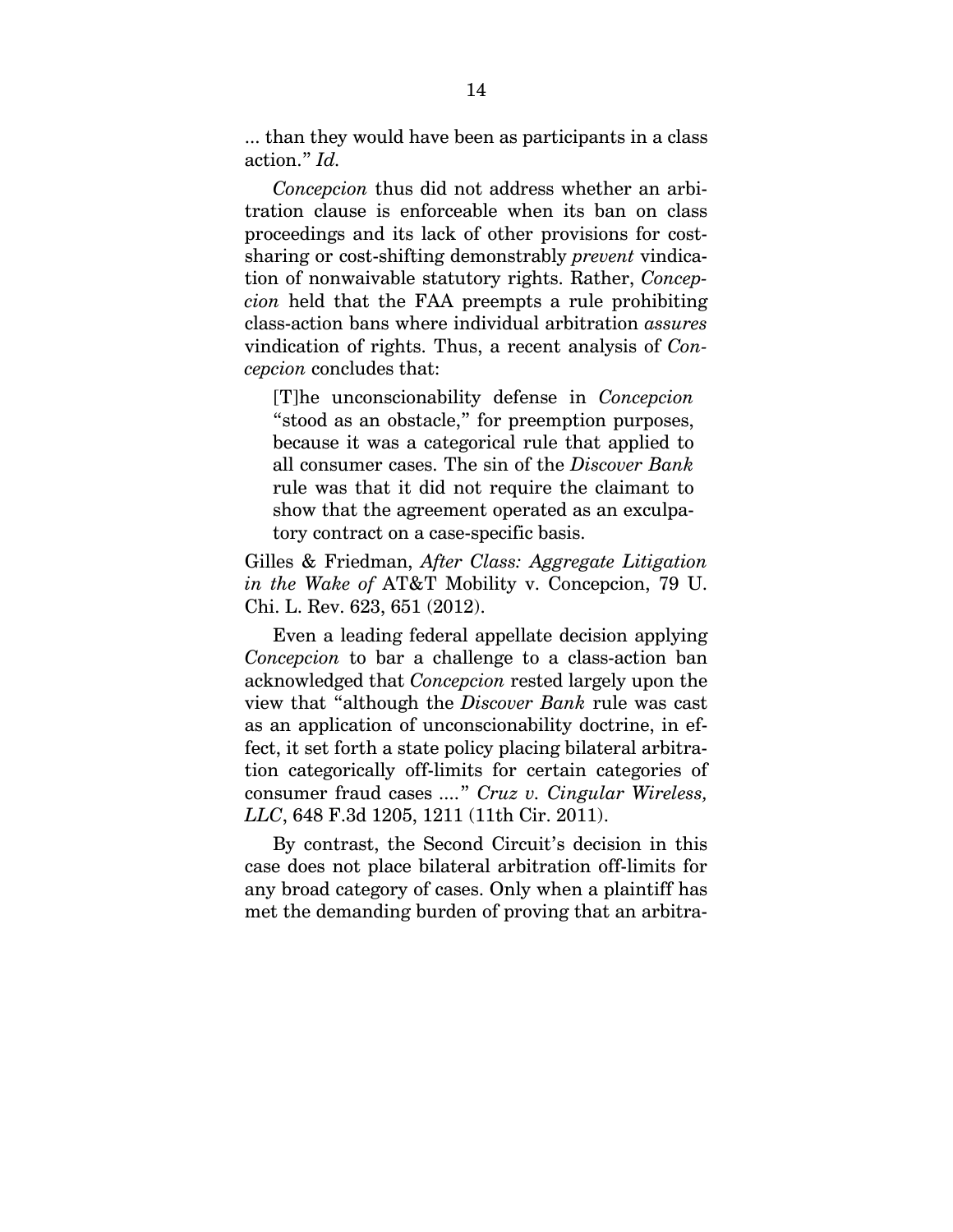tion agreement will not permit it to present a substantive claim in arbitration will the Second Circuit's standard render the arbitration agreement unenforceable. The proof demanded by the effectivevindication standard is not a "malleable" or "toothless" requirement that effectively allows "any party" to demand class proceedings in a broad range of cases. *Concepcion,* 131 S. Ct. at 1750. Moreover, while *Concepcion* suggests that the FAA does not allow invalidation of a class-action ban merely because some plaintiffs may "have insufficient *incentive"* to vindicate their rights, it leaves open a challenge where plaintiffs "have no effective *means* to vindicate their rights." *Coneff v. AT&T Corp.*, 673 F.3d 1155, 1159 (9th Cir. 2012).

Finally, the decision below is not vulnerable to condemnation on the ground that it has a "disproportionate impact" on arbitration or is incompatible with "fundamental attributes of arbitration." *Concepcion,*  131 S. Ct. at 1748. Although the Second Circuit's decision contemplates that class procedures or other means of spreading costs of litigation will sometimes be required to ensure effective vindication of nonwaivable rights, and in those instances arbitration will be unavailable, that result will not undermine the FAA's policy favoring arbitration, as that policy does not endorse using arbitration to require parties to forgo substantive rights. By *allowing* arbitration under parties' agreements *except* when it would eliminate nonwaivable rights, the decision below maintains the most fundamental attribute of arbitration under the FAA: Arbitration is a choice of forum, not a waiver of substantive claims.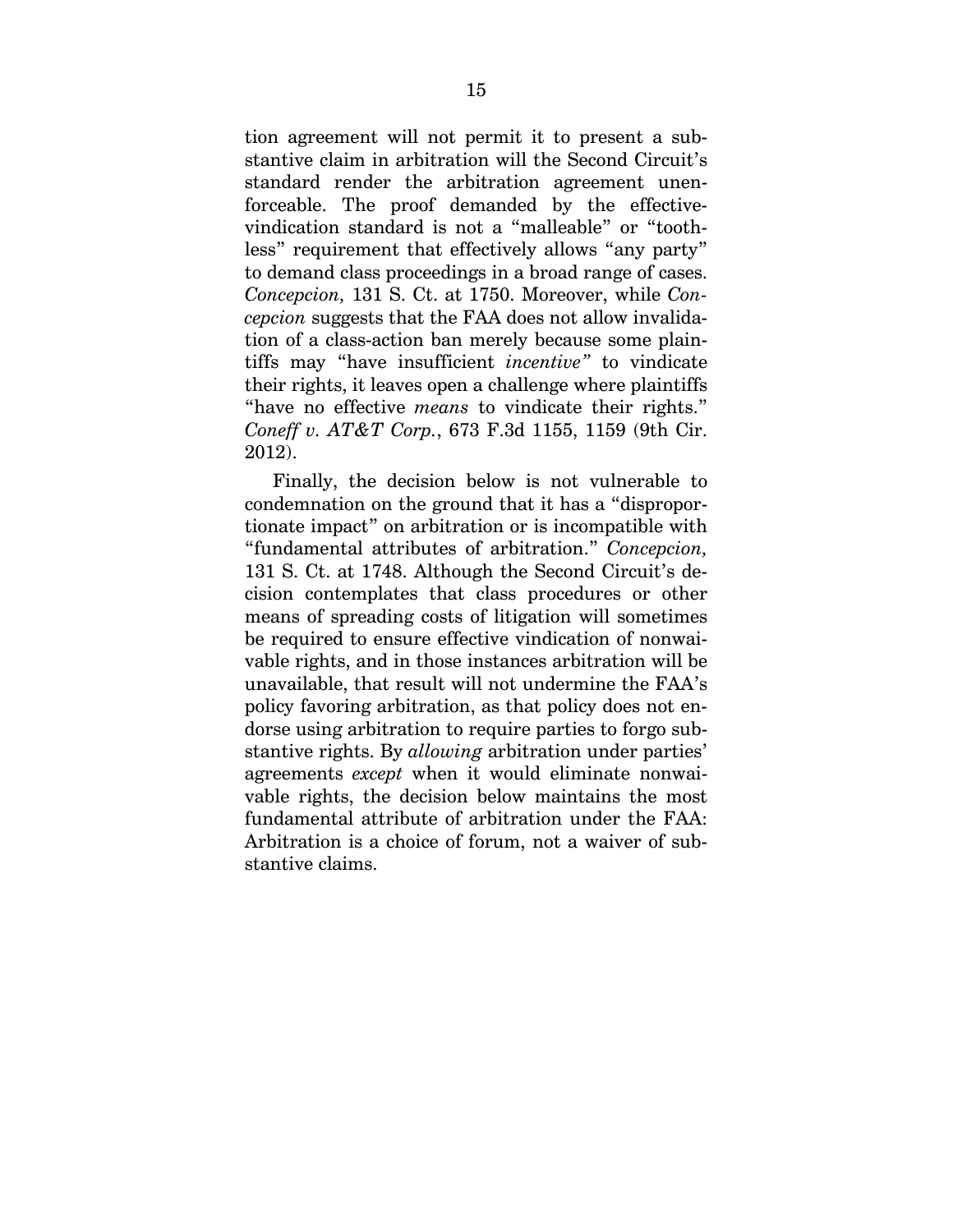### **IV. American Express's Contention That Arbitration Benefits Employees and Consumers Does Not Justify Enforcement of Arbitration Agreements That Do Not Permit Vindication of Rights.**

American Express does not seriously contend that the plaintiffs in this case can pursue their antitrust claims through individual arbitration under the clause at issue without incurring ruinous expenses. Nonetheless, American Express argues that the arbitration clause should be enforced because, it contends, arbitration procedures are generally beneficial to litigants. In particular, American Express contends that individual claimants in employment and consumer arbitrations fare as well as or better than comparable plaintiffs in traditional litigation and generally face low expenses of arbitration. *See* Pet. Br. 52.

The success (or lack of success) of employees and consumers in arbitration has very little bearing on this case, which involves an antitrust claim brought by commercial entities against another commercial entity under an arbitration clause that differs markedly from the agreements subject to the "consumer protective" rules that American Express discusses. Pet. Br. 51. The costs faced by consumers and employees who arbitrate claims, and their rates of success, say nothing about whether the antitrust claims at issue can viably be pursued under an arbitration agreement that permits neither collective proceedings nor other forms of cost-spreading.

Moreover, the "[e]mpirical evidence" American Express cites (Pet. Br. 52) concerns outcomes in cases that were actually pursued in arbitration. Those are, by definition, cases where the terms of the applicable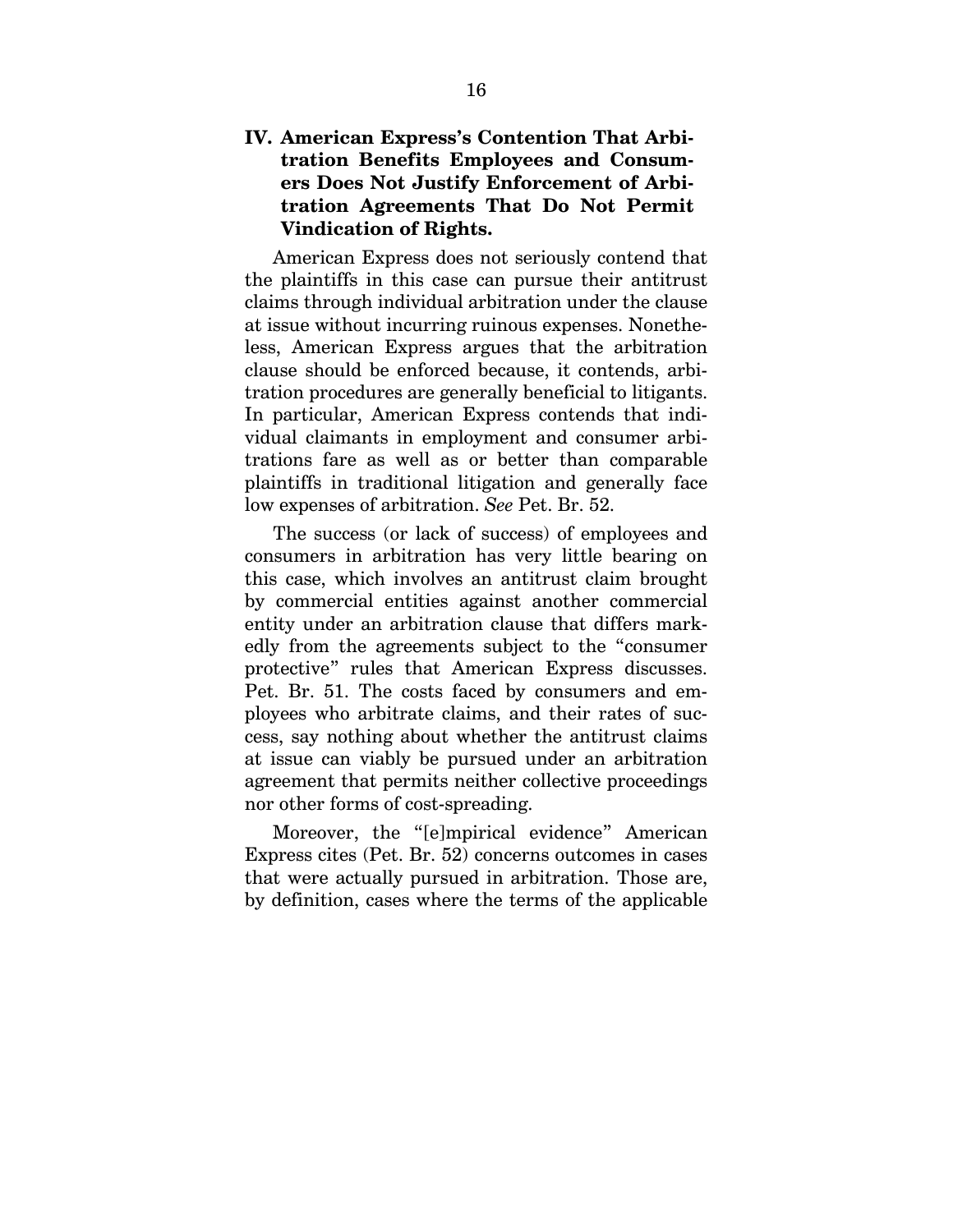arbitration agreements did not effectively prevent the plaintiff from even pursuing her particular claims. In this case, the plaintiffs do not contend that an arbitrator would be biased against them or unlikely to rule for them on the merits if they were able to proceed in arbitration; rather, they contend that the terms of the arbitration agreement are such that it is not viable even to pursue their claims in individual arbitration because the costs would inevitably dwarf any potential recovery. Success rates of plaintiffs under agreements that do not impose such impediments do not in any way shed light on the question whether the agreements at issue here prevent effective vindication of the claims in this case.

Moreover, the evidence that American Express cites as to the benefits of arbitration for employees and consumers is dubious, at best. For example, a more recent study of employment arbitration, using a broader set of cases than that available to the author cited by American Express (*see* Pet. Br. 52) showed that employees prevailed in a substantially lower number of cases in arbitration than in litigation, and that average awards to employees in arbitration were a small fraction of those in litigation. *See* Colvin, *Employment Arbitration: Empirical Findings and Research Needs*, Disp. Resol. J., Oct. 2009, at 6, 8-11. The author concluded that "the overall picture shows a large gap in the average expected outcomes in arbitration and litigation." *Id*. at 10-11.

As for the empirical studies American Express cites concerning consumer arbitration, they are limited to a tiny set of cases in which arbitrations conducted by the American Arbitration Association (AAA) yielded final awards in 2007—only 301 cases.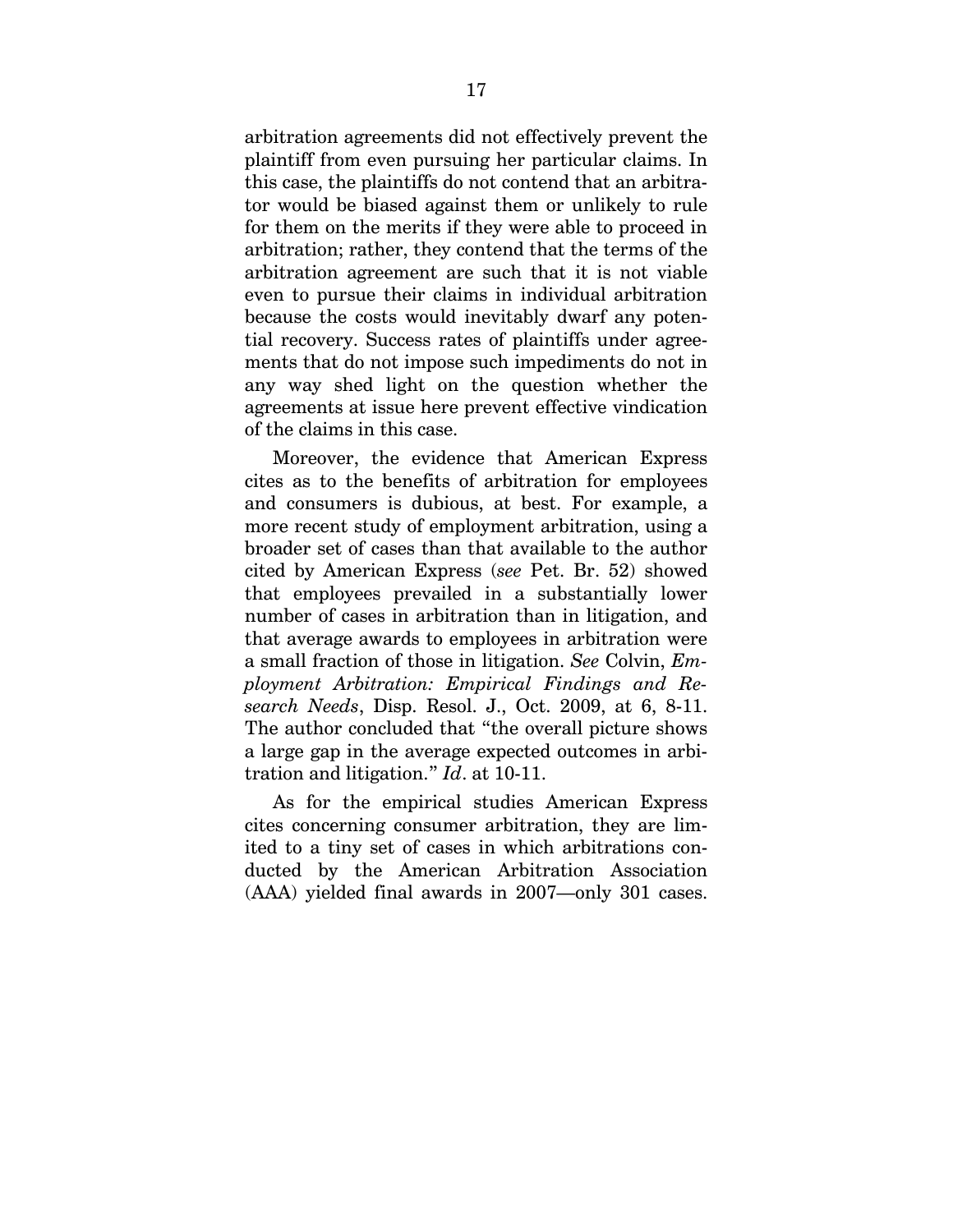*See* Pet. Br. 52, n.21. Given the ubiquity of arbitration agreements in consumer contracts, and AAA's national prominence as a provider of arbitration services, the tiny number of consumer cases actually handled in a year suggests that the arbitration process poses significant barriers to the assertion of consumer claims even if, in cases that surmount those barriers, consumers may succeed in winning some relief in AAA arbitration about half the time.

This case, however, does not require the Court to consider whether arbitration is suitable or advantageous for the broad range of consumer and employment cases, or even for commercial antitrust cases generally. Whatever the outcome of this case, arbitration will continue to be available in those cases in which it offers potential benefits for the parties—and, indeed, even those cases in which it may disadvantage plaintiffs relative to litigation—as long as the arbitration agreement does not operate as an effective waiver of a plaintiff's substantive claims.

#### **CONCLUSION**

The judgment of the court of appeals should be affirmed.